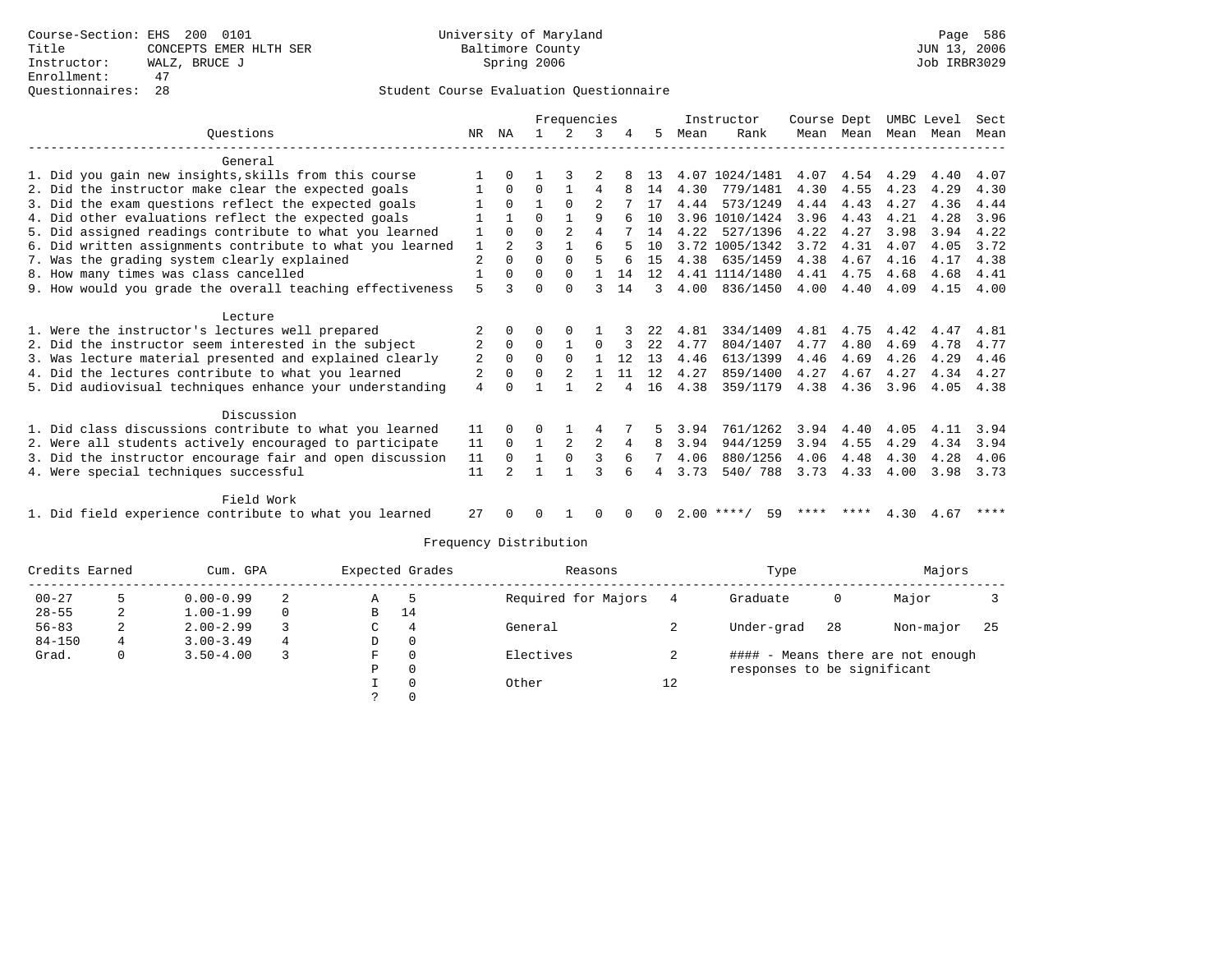|                                                           |                             |                         |                         |                            | Frequencies                |                                |                      |              | Instructor                         | Course Dept UMBC Level |                      |                     |              | Sect         |
|-----------------------------------------------------------|-----------------------------|-------------------------|-------------------------|----------------------------|----------------------------|--------------------------------|----------------------|--------------|------------------------------------|------------------------|----------------------|---------------------|--------------|--------------|
| Questions                                                 |                             | NR NA                   | 1                       | 2                          | 3                          | 4                              |                      | 5 Mean       | Rank                               |                        |                      | Mean Mean Mean Mean |              | Mean         |
|                                                           |                             |                         |                         |                            |                            |                                |                      |              |                                    |                        |                      |                     |              |              |
| General                                                   |                             |                         |                         |                            |                            |                                |                      |              |                                    |                        |                      |                     |              |              |
| 1. Did you gain new insights, skills from this course     | $\mathbf 0$                 | $\Omega$                | 1                       | $\Omega$                   | $\Omega$                   | 2                              | 13                   | 4.63         | 439/1481                           | 4.63                   | 4.54                 | 4.29                | 4.29         | 4.63         |
| 2. Did the instructor make clear the expected goals       | $\mathbf{0}$                | $\Omega$                | $\Omega$                | $\mathbf{1}$               | $\mathbf 0$                | 4                              | 11                   | 4.56         | 446/1481                           | 4.56                   | 4.55                 | 4.23                | 4.23         | 4.56         |
| 3. Did the exam questions reflect the expected goals      | 0                           | $\Omega$                | $\Omega$                | $\Omega$                   | 3                          | 3                              | 10                   | 4.44         | 586/1249                           | 4.44                   | 4.43                 | 4.27                | 4.28         | 4.44         |
| 4. Did other evaluations reflect the expected goals       | 0                           | $\mathbf 1$             | $\mathbf 0$             | $\mathbf{1}$               | $\mathbf{1}$               | 5                              | 8                    | 4.33         | 645/1424                           | 4.33                   | 4.43                 | 4.21                | 4.27         | 4.33         |
| 5. Did assigned readings contribute to what you learned   | 1                           | $\mathbf 0$             | $\mathbf{1}$            | $\mathbf{1}$               | $\mathbf{0}$               | $\mathbf{1}$                   | 12                   | 4.47         | 330/1396                           | 4.47                   | 4.27                 | 3.98                | 4.00         | 4.47         |
| 6. Did written assignments contribute to what you learned | 1                           | 1                       | $\mathbf 1$             | $\mathbf 0$                | 4                          | $\mathbf{1}$                   | 8                    | 4.07         | 713/1342                           | 4.07                   | 4.31                 | 4.07                | 4.12         | 4.07         |
| 7. Was the grading system clearly explained               | $\mathbf 0$<br>$\mathbf{0}$ | $\Omega$<br>$\Omega$    | $\Omega$<br>$\Omega$    | $\Omega$<br>$\Omega$       | 3<br>$\Omega$              | $\overline{2}$<br>$\mathbf{1}$ | 11                   | 4.50         | 460/1459                           | 4.50                   | 4.67                 | 4.16                | 4.17         | 4.50         |
| 8. How many times was class cancelled                     | $\overline{2}$              | $\Omega$                | $\Omega$                | $\mathbf{1}$               | $\Omega$                   | 4                              | 15<br>9              | 4.94<br>4.50 | 491/1480<br>334/1450               | 4.94<br>4.50           | 4.75                 | 4.68<br>4.09        | 4.65<br>4.10 | 4.94<br>4.50 |
| 9. How would you grade the overall teaching effectiveness |                             |                         |                         |                            |                            |                                |                      |              |                                    |                        | 4.40                 |                     |              |              |
| Lecture                                                   |                             |                         |                         |                            |                            |                                |                      |              |                                    |                        |                      |                     |              |              |
| 1. Were the instructor's lectures well prepared           | $\mathbf 0$                 | $\mathbf 0$             | $\mathbf 0$             | $\mathbf{0}$               | $\Omega$                   | 3                              | 13                   | 4.81         | 319/1409                           | 4.81                   | 4.75                 | 4.42                | 4.43         | 4.81         |
| 2. Did the instructor seem interested in the subject      | 1                           | $\mathbf 0$             | $\mathbf 0$             | $\mathbf{0}$               | $\mathbf 0$                | $\mathbf{1}$                   | 14                   | 4.93         | 350/1407                           | 4.93                   | 4.80                 | 4.69                | 4.67         | 4.93         |
| 3. Was lecture material presented and explained clearly   | 0                           | $\mathbf 0$             | 0                       | $\mathsf 0$                | $\mathbf 0$                | 3                              | 13                   | 4.81         | 203/1399                           | 4.81                   | 4.69                 | 4.26                | 4.27         | 4.81         |
| 4. Did the lectures contribute to what you learned        | $\mathbf{0}$                | $\mathbf 0$             | $\mathbf 0$             | $\mathbf{1}$               | $\mathbf 0$                | $\mathbf{1}$                   | 14                   | 4.75         | 312/1400                           | 4.75                   | 4.67                 | 4.27                | 4.28         | 4.75         |
| 5. Did audiovisual techniques enhance your understanding  | $\mathbf 0$                 | 2                       | $\overline{a}$          | $\Omega$                   | 3                          | 3                              | 6                    | 3.79         | 773/1179                           | 3.79                   | 4.36                 | 3.96                | 4.02         | 3.79         |
|                                                           |                             |                         |                         |                            |                            |                                |                      |              |                                    |                        |                      |                     |              |              |
| Discussion                                                |                             |                         |                         |                            |                            |                                |                      |              |                                    |                        |                      |                     |              |              |
| 1. Did class discussions contribute to what you learned   | 3                           | $\Omega$                | $\Omega$                | $\Omega$                   | $\mathbf 0$                | 2                              | 11                   | 4.85         | 150/1262                           | 4.85                   | 4.40                 | 4.05                | 4.14         | 4.85         |
| 2. Were all students actively encouraged to participate   | 3                           | $\mathbf 0$             | $\mathbf 0$             | $\mathbf 0$                | $\mathbf{1}$               | $\mathbf{1}$                   | 11                   | 4.77         | 347/1259                           | 4.77                   | 4.55                 | 4.29                | 4.34         | 4.77         |
| 3. Did the instructor encourage fair and open discussion  | $\mathbf{3}$                | $\mathbf 0$             | $\mathbf 0$             | $\mathbf{0}$               | $\mathbf{1}$               | $\mathbf{1}$                   | 11                   | 4.77         | 345/1256                           | 4.77                   | 4.48                 | 4.30                | 4.34         | 4.77         |
| 4. Were special techniques successful                     | 3                           | $\mathbf{1}$            | $\Omega$                | $\Omega$                   | $\mathbf{1}$               | $\overline{2}$                 | 9                    | 4.67         | 133/788                            | 4.67                   | 4.33                 | 4.00                | 4.07         | 4.67         |
|                                                           |                             |                         |                         |                            |                            |                                |                      |              |                                    |                        |                      |                     |              |              |
| Laboratory                                                |                             |                         |                         |                            |                            |                                |                      |              |                                    |                        |                      |                     |              |              |
| 1. Did the lab increase understanding of the material     | 15                          | $\Omega$                | $\Omega$                | $\Omega$                   | $\Omega$                   | $\Omega$                       | 1                    |              | $5.00$ ****/ 246                   |                        |                      | 4.20                | 4.20         | ****         |
| 2. Were you provided with adequate background information | 15                          | 0                       | $\mathbf 0$             | $\mathbf{0}$               | $\mathbf 0$                | $\mathbf 0$                    | 1                    | 5.00         | ****/ 249                          |                        | ****                 | 4.11                | 4.23         | $***$        |
| 3. Were necessary materials available for lab activities  | 15                          | $\mathbf 0$             | $\mathbf 0$             | 0                          | $\mathbf 0$                | $\Omega$                       | 1                    | 5.00         | ****/ 242                          | ****                   | ****                 | 4.40                | 4.36         | $***$        |
| 4. Did the lab instructor provide assistance              | 15                          | $\mathbf 0$             | $\mathbf 0$             | $\mathbf{0}$               | $\mathbf{0}$               | $\Omega$                       | $\mathbf{1}$         |              | $5.00$ ****/ 240                   | ****<br>****           | ****<br>$***$ * * *  | 4.20                | 3.96         | ****<br>**** |
| 5. Were requirements for lab reports clearly specified    | 15                          | $\Omega$                | $\Omega$                | $\Omega$                   | $\Omega$                   | $\Omega$                       | $\mathbf{1}$         |              | $5.00$ ****/ 217                   |                        |                      | 4.04                | 4.11         |              |
| Seminar                                                   |                             |                         |                         |                            |                            |                                |                      |              |                                    |                        |                      |                     |              |              |
| 1. Were assigned topics relevant to the announced theme   | 15                          | $\mathbf 0$             | 0                       | $\mathbf{0}$               | $\Omega$                   | 0                              | 1                    |              | 68<br>$5.00$ ****/                 | ****                   | 5.00                 | 4.49                | 4.70         | $***$        |
| 2. Was the instructor available for individual attention  | 15                          | $\mathbf 0$             | 0                       | $\mathbf 0$                | $\mathsf 0$                | 0                              | 1                    |              | $5.00$ ****/<br>69                 | ****                   | 5.00                 | 4.53                | 4.66         | * * * *      |
| 3. Did research projects contribute to what you learned   | 15                          | $\mathbf 0$             | $\mathbf 0$             | $\mathbf{0}$               | $\mathbf 0$                | $\Omega$                       | $\mathbf{1}$         |              | $5.00$ ****/<br>63                 | $***$ * * *            | $***$ *              | 4.44                | 4.56         | $***$        |
| 4. Did presentations contribute to what you learned       | 15                          | $\Omega$                | $\Omega$                | $\Omega$                   | $\mathbf 0$                | $\Omega$                       | 1                    | 5.00         | $***/$<br>69                       | $***$ * *              | 5.00                 | 4.35                | 4.48         | $***$        |
| 5. Were criteria for grading made clear                   | 15                          | $\Omega$                | $\Omega$                | $\Omega$                   | $\mathbf{1}$               | $\Omega$                       | $\Omega$             |              | $3.00$ ****/<br>68                 | ****                   | 5.00                 | 3.92                | 4.43         | ****         |
|                                                           |                             |                         |                         |                            |                            |                                |                      |              |                                    |                        |                      |                     |              |              |
| Field Work                                                |                             |                         |                         |                            |                            |                                |                      |              |                                    |                        |                      |                     |              |              |
| 1. Did field experience contribute to what you learned    | 14                          | 0                       | 0                       | $\mathbf 0$                | 0                          | 1                              | $\mathbf{1}$         |              | 59<br>$4.50$ ****/                 |                        |                      | 4.30                | 4.48         | * * * *      |
| 2. Did you clearly understand your evaluation criteria    | 14                          | $\mathbf 0$             | $\mathbf 0$             | $\mathbf 0$                | $\mathbf{1}$               | $\mathbf{1}$                   | $\Omega$             |              | 51<br>$3.50$ ****/                 | ****                   | ****                 | 4.00                | 4.13         | ****         |
| 3. Was the instructor available for consultation          | 14                          | $\mathbf{1}$            | $\mathbf 0$             | $\mathbf 0$                | $\mathbf 0$                | $\mathbf{0}$                   | $\mathbf{1}$         | 5.00         | $***/$<br>36                       | ****                   | ****                 | 4.60                | 4.33         | ****         |
| 4. To what degree could you discuss your evaluations      | 14                          | $\mathbf{1}$            | $\mathbf 0$             | $\mathbf 0$                | $\mathbf 0$                | $\mathbf{1}$                   | $\mathbf 0$          |              | $4.00$ ****/<br>41                 | $***$ * * *            | $***$ *              | 4.26                | 3.90         | $***$        |
| 5. Did conferences help you carry out field activities    | 14                          | $\mathbf{1}$            | $\mathbf 0$             | $\Omega$                   | $\mathbf{1}$               | $\Omega$                       | $\Omega$             | 3.00         | $***/$<br>31                       | $***$ * * *            | $***$ *              | 4.42                | 4.00         | $***$        |
|                                                           |                             |                         |                         |                            |                            |                                |                      |              |                                    |                        |                      |                     |              |              |
| Self Paced                                                |                             |                         |                         |                            |                            |                                |                      |              |                                    |                        |                      |                     |              |              |
| 1. Did self-paced system contribute to what you learned   | 15                          | $\mathbf 0$             | 0                       | $\mathbf 0$                | $\mathbf 0$                | 1                              | $\Omega$             | 4.00         | $***$ /<br>55                      |                        |                      | 4.55                | 4.88         | ****         |
| 2. Did study questions make clear the expected goal       | 15                          | $\Omega$                | 0                       | $\mathsf 0$                | $\Omega$                   | $\Omega$                       | $\mathbf{1}$         | 5.00         | $***$ /<br>31                      | ****<br>****           | $***$ *<br>$* * * *$ | 4.75                | 4.67         | ****<br>**** |
| 3. Were your contacts with the instructor helpful         | 15                          | $\mathsf 0$             | $\mathbf 0$             | $\mathsf 0$<br>$\mathbf 0$ | $\mathbf 0$<br>$\mathbf 0$ | $\mathbf{1}$                   | $\mathbf 0$          | 4.00         | 51<br>$***/$                       | $***$                  | ****                 | 4.65                | 4.88         | ****         |
| 4. Was the feedback/tutoring by proctors helpful          | 15<br>15                    | $\mathbf 0$<br>$\Omega$ | $\mathbf 0$<br>$\Omega$ | $\Omega$                   | $\Omega$                   | $\mathbf{1}$<br>$\mathbf{1}$   | $\Omega$<br>$\Omega$ | 4.00         | $***/$<br>34<br>$4.00$ ****/<br>24 | $***$ * *              | ****                 | 4.83                | 4.67         | ****         |
| 5. Were there enough proctors for all the students        |                             |                         |                         |                            |                            |                                |                      |              |                                    |                        |                      | 4.82                | 4.67         |              |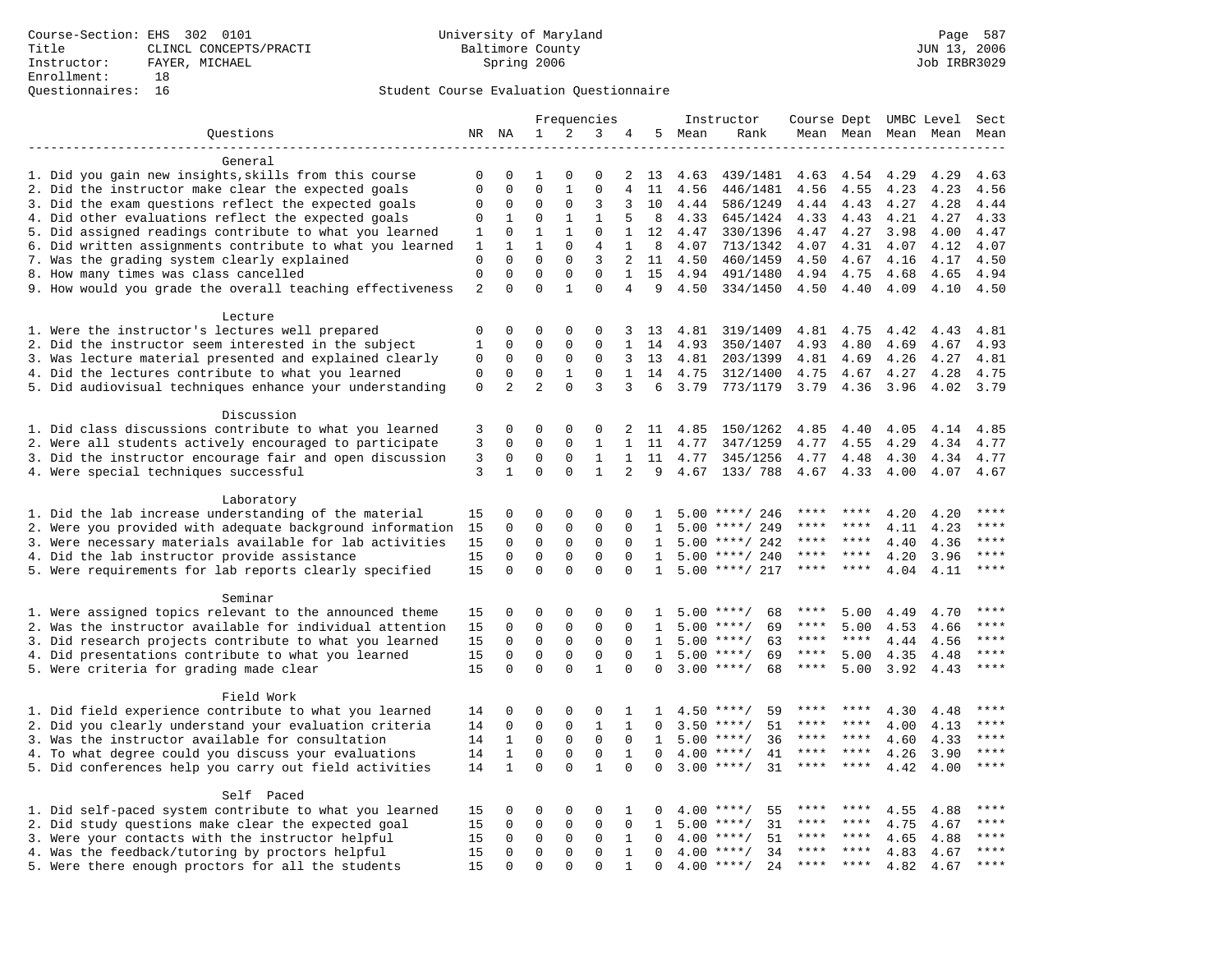| Course-Section: EHS 302 0101 |                        | University of Maryland                  | Page 587     |
|------------------------------|------------------------|-----------------------------------------|--------------|
| Title                        | CLINCL CONCEPTS/PRACTI | Baltimore County                        | JUN 13, 2006 |
| Instructor:                  | FAYER, MICHAEL         | Spring 2006                             | Job IRBR3029 |
| Enrollment:                  |                        |                                         |              |
| Ouestionnaires: 16           |                        | Student Course Evaluation Ouestionnaire |              |

| Credits Earned |   | Cum. GPA      |   | Expected Grades |          | Reasons             |          | Type                        |    | Majors                            |     |  |
|----------------|---|---------------|---|-----------------|----------|---------------------|----------|-----------------------------|----|-----------------------------------|-----|--|
| $00 - 27$      | 2 | $0.00 - 0.99$ |   | Α               | 6        | Required for Majors | $\Omega$ | Graduate                    | 0  | Major                             |     |  |
| $28 - 55$      |   | $1.00 - 1.99$ |   | В               | 9        |                     |          |                             |    |                                   |     |  |
| $56 - 83$      |   | $2.00 - 2.99$ | 2 | $\sim$<br>◡     |          | General             |          | Under-grad                  | 16 | Non-major                         | -11 |  |
| $84 - 150$     |   | $3.00 - 3.49$ | 4 | D               | 0        |                     |          |                             |    |                                   |     |  |
| Grad.          | 0 | $3.50 - 4.00$ |   | F               | 0        | Electives           |          |                             |    | #### - Means there are not enough |     |  |
|                |   |               |   | Ρ               | 0        |                     |          | responses to be significant |    |                                   |     |  |
|                |   |               |   |                 | $\Omega$ | Other               |          |                             |    |                                   |     |  |
|                |   |               |   |                 | 0        |                     |          |                             |    |                                   |     |  |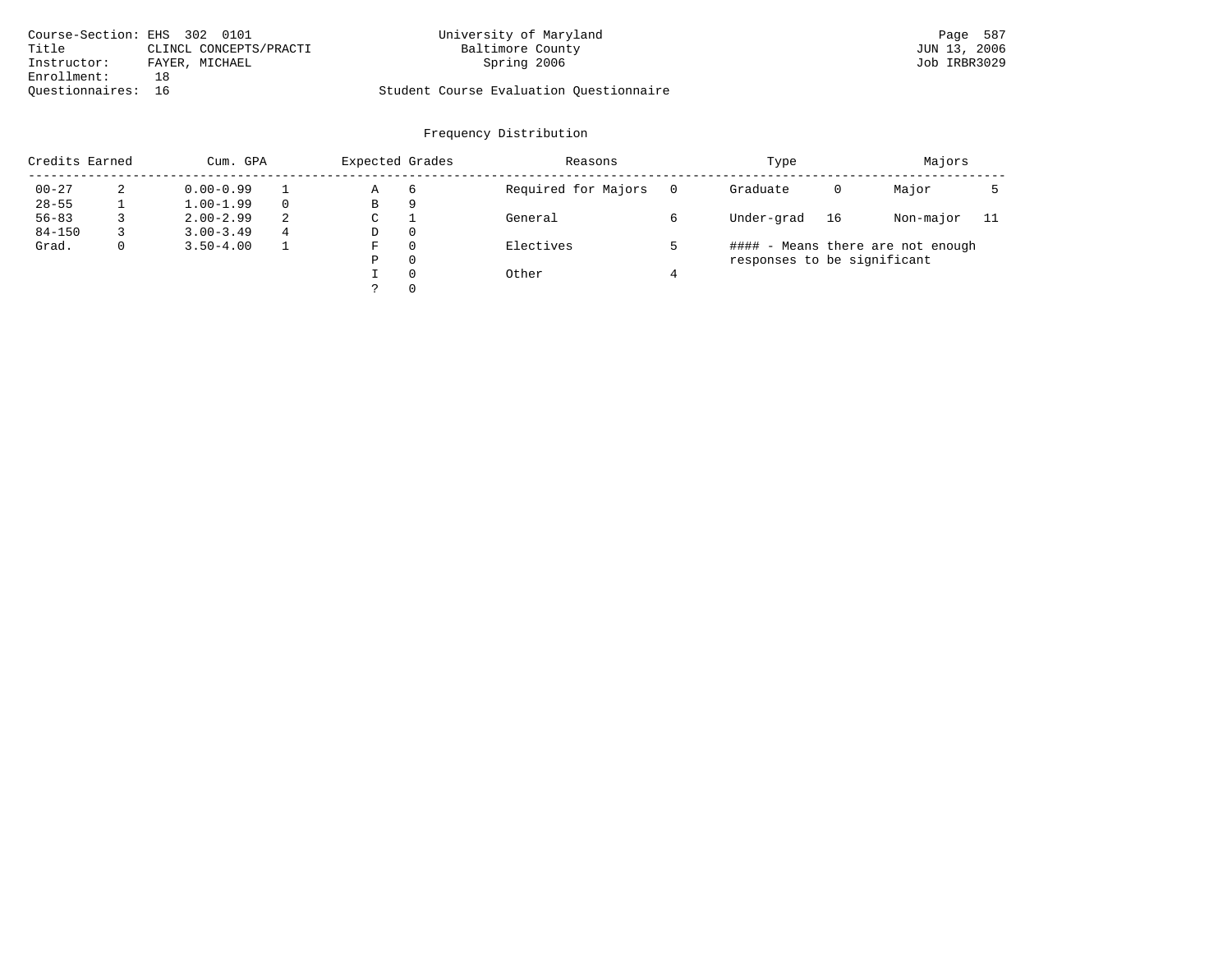|                                                           |                             |                      |                      |                      | Frequencies          |                      |                     |              | Instructor         | Course Dept UMBC Level |              |                     |              | Sect         |
|-----------------------------------------------------------|-----------------------------|----------------------|----------------------|----------------------|----------------------|----------------------|---------------------|--------------|--------------------|------------------------|--------------|---------------------|--------------|--------------|
| Questions                                                 |                             | NR NA                | $\mathbf{1}$         | 2                    | 3                    | 4                    |                     | 5 Mean       | Rank               |                        |              | Mean Mean Mean Mean |              | Mean         |
|                                                           |                             |                      |                      |                      |                      |                      |                     |              |                    |                        |              |                     |              |              |
| General                                                   |                             |                      |                      |                      |                      |                      |                     |              |                    |                        |              |                     |              |              |
| 1. Did you gain new insights, skills from this course     | $\mathbf 0$                 | $\mathbf 0$          | $\Omega$             | $\Omega$             | $\Omega$             | 2                    | 5                   | 4.71         | 340/1481           | 4.71                   | 4.54         | 4.29                | 4.29         | 4.71         |
| 2. Did the instructor make clear the expected goals       | $\mathbf{0}$                | $\Omega$             | $\mathbf 0$          | $\Omega$             | $\mathbf{1}$         | $\mathbf{1}$         | 5                   | 4.57         | 434/1481           | 4.57                   | 4.55         | 4.23                | 4.23         | 4.57         |
| 3. Did the exam questions reflect the expected goals      | $\Omega$                    | 6                    | $\Omega$             | $\Omega$             | $\Omega$             | $\Omega$             | $\mathbf{1}$        |              | $5.00$ ****/1249   | $***$ * * *            | 4.43         | 4.27                | 4.28         | $***$        |
| 4. Did other evaluations reflect the expected goals       | $\mathbf{0}$                | 2                    | $\mathbf 0$          | $\mathbf 0$          | $\mathbf 0$          | $\mathbf{1}$         | $\overline{4}$      | 4.80         | 178/1424           | 4.80                   | 4.43         | 4.21                | 4.27         | 4.80         |
| 5. Did assigned readings contribute to what you learned   | 0                           | 5                    | $\mathbf 0$          | $\mathbf{0}$         | $\mathbf 0$          | 1                    | $\mathbf{1}$        | 4.50         | 297/1396           | 4.50                   | 4.27         | 3.98                | 4.00         | 4.50         |
| 6. Did written assignments contribute to what you learned | $\mathbf 0$                 | $\mathbf 0$          | $\mathbf 0$          | $\mathbf 0$          | $\mathbf{1}$         | 1                    | 5<br>7 <sup>7</sup> | 4.57         | 257/1342           | 4.57                   | 4.31         | 4.07                | 4.12         | 4.57         |
| 7. Was the grading system clearly explained               | $\mathbf 0$<br>$\mathbf{0}$ | $\Omega$<br>$\Omega$ | $\Omega$<br>$\Omega$ | $\Omega$<br>$\Omega$ | $\Omega$<br>$\Omega$ | $\Omega$<br>$\Omega$ | $7^{\circ}$         | 5.00<br>5.00 | 1/1459<br>1/1480   | 5.00                   | 4.67<br>4.75 | 4.16                | 4.17         | 5.00<br>5.00 |
| 8. How many times was class cancelled                     | $\overline{2}$              | $\Omega$             | $\Omega$             | $\Omega$             | $\mathbf{1}$         | 2                    |                     | 2, 4.20      | 692/1450           | 5.00<br>4.20           | 4.40         | 4.68<br>4.09        | 4.65<br>4.10 | 4.20         |
| 9. How would you grade the overall teaching effectiveness |                             |                      |                      |                      |                      |                      |                     |              |                    |                        |              |                     |              |              |
| Lecture                                                   |                             |                      |                      |                      |                      |                      |                     |              |                    |                        |              |                     |              |              |
| 1. Were the instructor's lectures well prepared           | $\mathbf 0$                 | $\mathbf 0$          | $\mathbf 0$          | $\mathbf{0}$         | 1                    | 0                    | 6                   | 4.71         | 483/1409           | 4.71                   | 4.75         | 4.42                | 4.43         | 4.71         |
| 2. Did the instructor seem interested in the subject      | $\mathbf{0}$                | $\mathbf 0$          | $\mathbf 0$          | $\mathbf{0}$         | $\mathbf{0}$         | $\Omega$             | 7                   | 5.00         | 1/1407             | 5.00                   | 4.80         | 4.69                | 4.67         | 5.00         |
| 3. Was lecture material presented and explained clearly   | 0                           | $\mathbf 0$          | $\mathsf 0$          | $\mathsf 0$          | $\mathbf 0$          | $\Omega$             | 7                   | 5.00         | 1/1399             | 5.00                   | 4.69         | 4.26                | 4.27         | 5.00         |
| 4. Did the lectures contribute to what you learned        | $\mathbf{0}$                | $\mathbf 0$          | $\mathbf 0$          | $\mathbf{0}$         | $\mathbf 0$          | 2                    | 5                   | 4.71         | 361/1400           | 4.71                   | 4.67         | 4.27                | 4.28         | 4.71         |
| 5. Did audiovisual techniques enhance your understanding  | $\mathbf 0$                 | $\mathbf 0$          | $\mathbf{0}$         | $\Omega$             | $\overline{2}$       | $\Omega$             | 5                   | 4.43         | 323/1179           | 4.43                   | 4.36         | 3.96                | 4.02         | 4.43         |
|                                                           |                             |                      |                      |                      |                      |                      |                     |              |                    |                        |              |                     |              |              |
| Discussion                                                |                             |                      |                      |                      |                      |                      |                     |              |                    |                        |              |                     |              |              |
| 1. Did class discussions contribute to what you learned   | 2                           | $\Omega$             | $\Omega$             | $\Omega$             | 2                    | 0                    | 3                   | 4.20         | 610/1262           | 4.20                   | 4.40         | 4.05                | 4.14         | 4.20         |
| 2. Were all students actively encouraged to participate   | $\overline{2}$              | $\mathbf 0$          | $\mathbf 0$          | $\mathbf 0$          | $\mathbf{1}$         | $\mathbf{1}$         | $\overline{3}$      | 4.40         | 680/1259           | 4.40                   | 4.55         | 4.29                | 4.34         | 4.40         |
| 3. Did the instructor encourage fair and open discussion  | $\overline{c}$              | $\mathbf{0}$         | $\mathbf 0$          | $\mathbf{0}$         | $\mathbf{1}$         | 2                    | 2                   | 4.20         | 809/1256           | 4.20                   | 4.48         | 4.30                | 4.34         | 4.20         |
| 4. Were special techniques successful                     | 2                           | 3                    | $\Omega$             | $\Omega$             | $\Omega$             | $\mathbf{1}$         | $\mathbf{1}$        | 4.50         | 176/ 788           | 4.50                   | 4.33         | 4.00                | 4.07         | 4.50         |
|                                                           |                             |                      |                      |                      |                      |                      |                     |              |                    |                        |              |                     |              |              |
| Laboratory                                                |                             |                      |                      |                      |                      |                      |                     |              |                    |                        |              |                     |              |              |
| 1. Did the lab increase understanding of the material     | 6                           | 0                    | 0                    | $\Omega$             | 0                    | $\Omega$             | 1                   |              | $5.00$ ****/ 246   |                        |              | 4.20                | 4.20         | ****         |
| 2. Were you provided with adequate background information | 6                           | $\mathbf 0$          | $\mathbf 0$          | $\mathbf 0$          | $\mathbf 0$          | $\mathbf 0$          | 1                   | 5.00         | ****/ 249          | ****                   | ****         | 4.11                | 4.23         | $***$        |
| 3. Were necessary materials available for lab activities  | 6                           | $\mathbf 0$          | 0                    | $\mathbf 0$          | 0                    | $\Omega$             | 1                   | 5.00         | ****/ 242          | ****                   | ****         | 4.40                | 4.36         | $***$        |
| 4. Did the lab instructor provide assistance              | 6                           | $\mathbf 0$          | $\mathbf 0$          | $\mathbf{0}$         | $\mathbf{0}$         | $\Omega$             | $\mathbf{1}$        |              | $5.00$ ****/ 240   | ****                   | ****         | 4.20                | 3.96         | ****         |
| 5. Were requirements for lab reports clearly specified    | 6                           | $\Omega$             | $\Omega$             | $\Omega$             | $\Omega$             | $\Omega$             | $\mathbf{1}$        | 5.00         | ****/ 217          | ****                   | ****         | 4.04                | 4.11         | ****         |
| Seminar                                                   |                             |                      |                      |                      |                      |                      |                     |              |                    |                        |              |                     |              |              |
| 1. Were assigned topics relevant to the announced theme   | 5                           | $\mathbf 0$          | 0                    | $\mathsf 0$          | $\mathbf{0}$         | 0                    | 2                   | 5.00         | 1/<br>68           | 5.00                   | 5.00         | 4.49                | 4.70         | 5.00         |
| 2. Was the instructor available for individual attention  | 5                           | $\mathbf 0$          | 0                    | 0                    | $\mathbf 0$          | 0                    | 2                   | 5.00         | 1/<br>69           | 5.00                   | 5.00         | 4.53                | 4.66         | 5.00         |
| 3. Did research projects contribute to what you learned   | 5                           | 1                    | $\mathbf 0$          | $\mathbf{0}$         | $\mathbf 0$          | $\Omega$             | $\mathbf{1}$        |              | $5.00$ ****/<br>63 | $***$ * * *            | $***$ *      | 4.44                | 4.56         | $***$        |
| 4. Did presentations contribute to what you learned       | 5                           | $\Omega$             | $\Omega$             | $\Omega$             | $\mathbf 0$          | $\Omega$             | 2                   | 5.00         | 69<br>1/           | 5.00                   | 5.00         | 4.35                | 4.48         | 5.00         |
| 5. Were criteria for grading made clear                   | 5                           | $\Omega$             | $\Omega$             | $\Omega$             | $\Omega$             | $\Omega$             | $\overline{2}$      | 5.00         | 1/<br>68           | 5.00                   | 5.00         | 3.92                | 4.43         | 5.00         |
|                                                           |                             |                      |                      |                      |                      |                      |                     |              |                    |                        |              |                     |              |              |
| Field Work                                                |                             |                      |                      |                      |                      |                      |                     |              |                    |                        |              |                     |              |              |
| 1. Did field experience contribute to what you learned    | 6                           | $\mathbf 0$          | 0                    | 0                    | $\Omega$             | 0                    | $\mathbf{1}$        | 5.00         | $***/$<br>59       | ****                   |              | 4.30                | 4.48         | * * * *      |
| 2. Did you clearly understand your evaluation criteria    | 6                           | $\mathbf 0$          | $\mathbf 0$          | $\mathbf 0$          | $\mathbf 0$          | $\mathbf{1}$         | $\Omega$            | 4.00         | 51<br>$***/$       | ****                   | ****         | 4.00                | 4.13         | ****         |
| 3. Was the instructor available for consultation          | 6                           | $\mathbf 0$          | $\mathbf 0$          | $\mathbf 0$          | $\mathbf 0$          | $\Omega$             | $\mathbf{1}$        | 5.00         | $***/$<br>36       | ****                   | ****         | 4.60                | 4.33         | ****         |
| 4. To what degree could you discuss your evaluations      | 6                           | $\mathbf 0$          | $\mathbf 0$          | $\mathbf 0$          | $\mathbf 0$          | $\mathbf{0}$         | $\mathbf{1}$        |              | $5.00$ ****/<br>41 | $***$ * * *            | $***$ *      | 4.26                | 3.90         | $***$        |
| 5. Did conferences help you carry out field activities    | 6                           | $\mathbf 0$          | $\Omega$             | $\Omega$             | $\Omega$             | $\Omega$             | 1                   | 5.00         | $***/$<br>31       | $***$ * * *            | $***$ *      | 4.42                | 4.00         | $***$        |
|                                                           |                             |                      |                      |                      |                      |                      |                     |              |                    |                        |              |                     |              |              |
| Self Paced                                                |                             |                      |                      |                      |                      |                      |                     |              |                    |                        |              |                     |              |              |
| 1. Did self-paced system contribute to what you learned   | 6                           | $\mathbf 0$          | 0                    | 0                    | 0                    | 0                    | -1.                 | 5.00         | $***$ /<br>55      | ****                   |              | 4.55                | 4.88         | ****         |
| 2. Did study questions make clear the expected goal       | 6                           | $\Omega$             | $\mathbf 0$          | $\mathsf 0$          | $\mathbf 0$          | $\Omega$             | $\mathbf{1}$        | 5.00         | $***$ /<br>31      | ****                   | $***$ *      | 4.75                | 4.67         | ****         |
| 3. Were your contacts with the instructor helpful         | 6                           | $\mathsf{O}\xspace$  | $\mathbf 0$          | $\mathsf 0$          | $\mathbf 0$          | $\mathbf 0$          | 1                   | 5.00         | 51<br>$***/$       | ****                   | $* * * *$    | 4.65                | 4.88         | ****         |
| 4. Was the feedback/tutoring by proctors helpful          | 6                           | $\mathbf 0$          | $\mathbf 0$          | $\mathbf 0$          | $\mathbf 0$          | $\Omega$             | $\mathbf{1}$        | 5.00         | $***/$<br>34       | $***$                  | ****         | 4.83                | 4.67         | ****         |
| 5. Were there enough proctors for all the students        | 6                           | $\Omega$             | $\Omega$             | $\Omega$             | $\Omega$             | $\Omega$             | $\mathbf{1}$        |              | $5.00$ ****/<br>24 | $***$ * *              | ****         | 4.82                | 4.67         | ****         |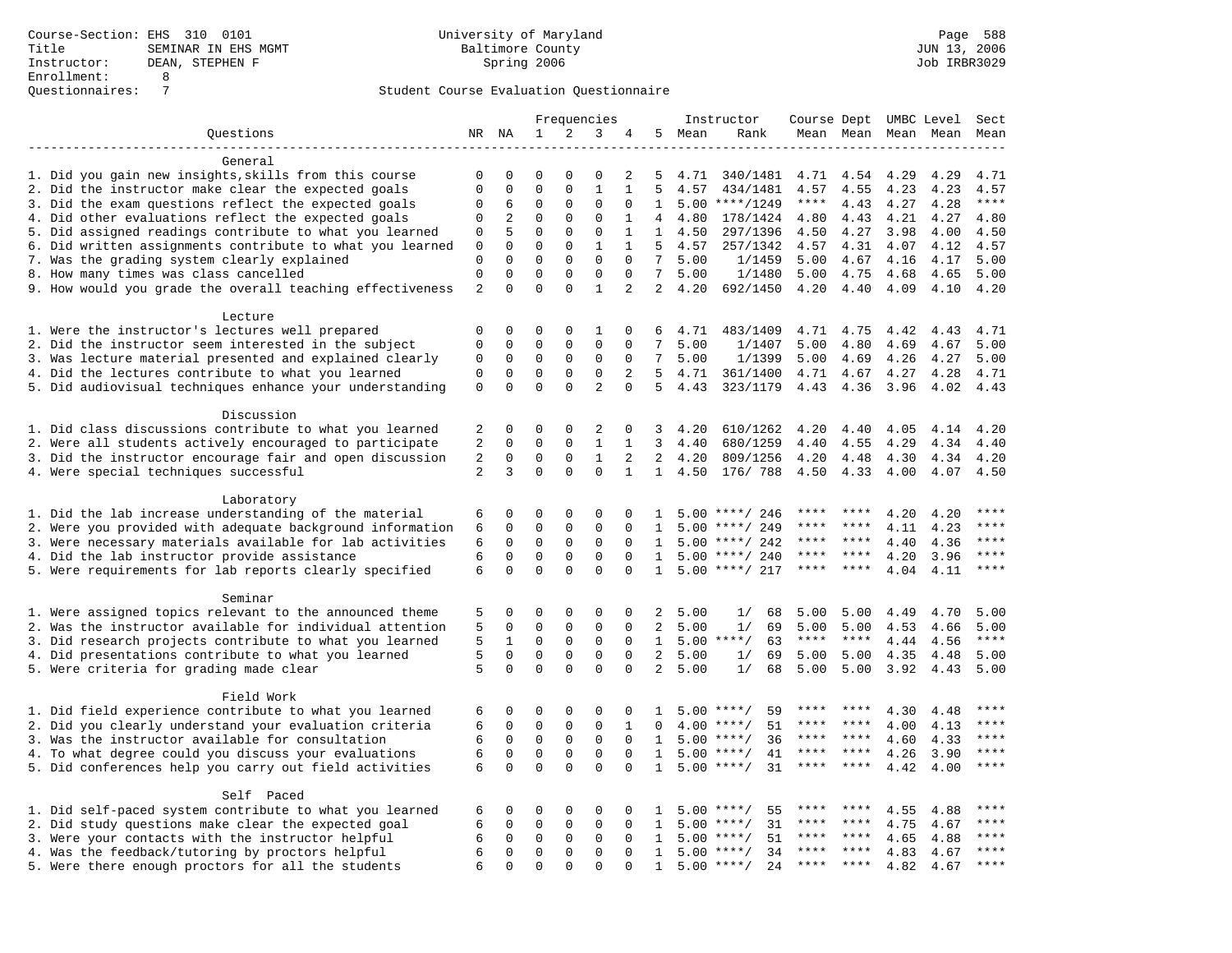| Course-Section: EHS 310 0101   | University of Maryland                  | Page 588     |
|--------------------------------|-----------------------------------------|--------------|
| Title<br>SEMINAR IN EHS MGMT   | Baltimore County                        | JUN 13, 2006 |
| Instructor:<br>DEAN, STEPHEN F | Spring 2006                             | Job IRBR3029 |
| Enrollment:                    |                                         |              |
| Ouestionnaires:                | Student Course Evaluation Ouestionnaire |              |

| Credits Earned |   | Cum. GPA      |   | Expected Grades |          | Reasons             | Type   |                             |   | Majors                            |    |  |
|----------------|---|---------------|---|-----------------|----------|---------------------|--------|-----------------------------|---|-----------------------------------|----|--|
| $00 - 27$      |   | $0.00 - 0.99$ |   | Α               |          | Required for Majors | 0      | Graduate                    | 0 | Major                             |    |  |
| $28 - 55$      | 0 | $1.00 - 1.99$ |   | В               | 0        |                     |        |                             |   |                                   |    |  |
| $56 - 83$      |   | $2.00 - 2.99$ | 0 | $\sim$<br>◡     | 0        | General             |        | Under-grad                  |   | Non-major                         | z. |  |
| $84 - 150$     | 0 | $3.00 - 3.49$ |   | D               | 0        |                     |        |                             |   |                                   |    |  |
| Grad.          | 0 | $3.50 - 4.00$ |   | F               | 0        | Electives           |        |                             |   | #### - Means there are not enough |    |  |
|                |   |               |   | Ρ               | 0        |                     |        | responses to be significant |   |                                   |    |  |
|                |   |               |   |                 | $\Omega$ | Other               | $\sim$ |                             |   |                                   |    |  |
|                |   |               |   | っ               |          |                     |        |                             |   |                                   |    |  |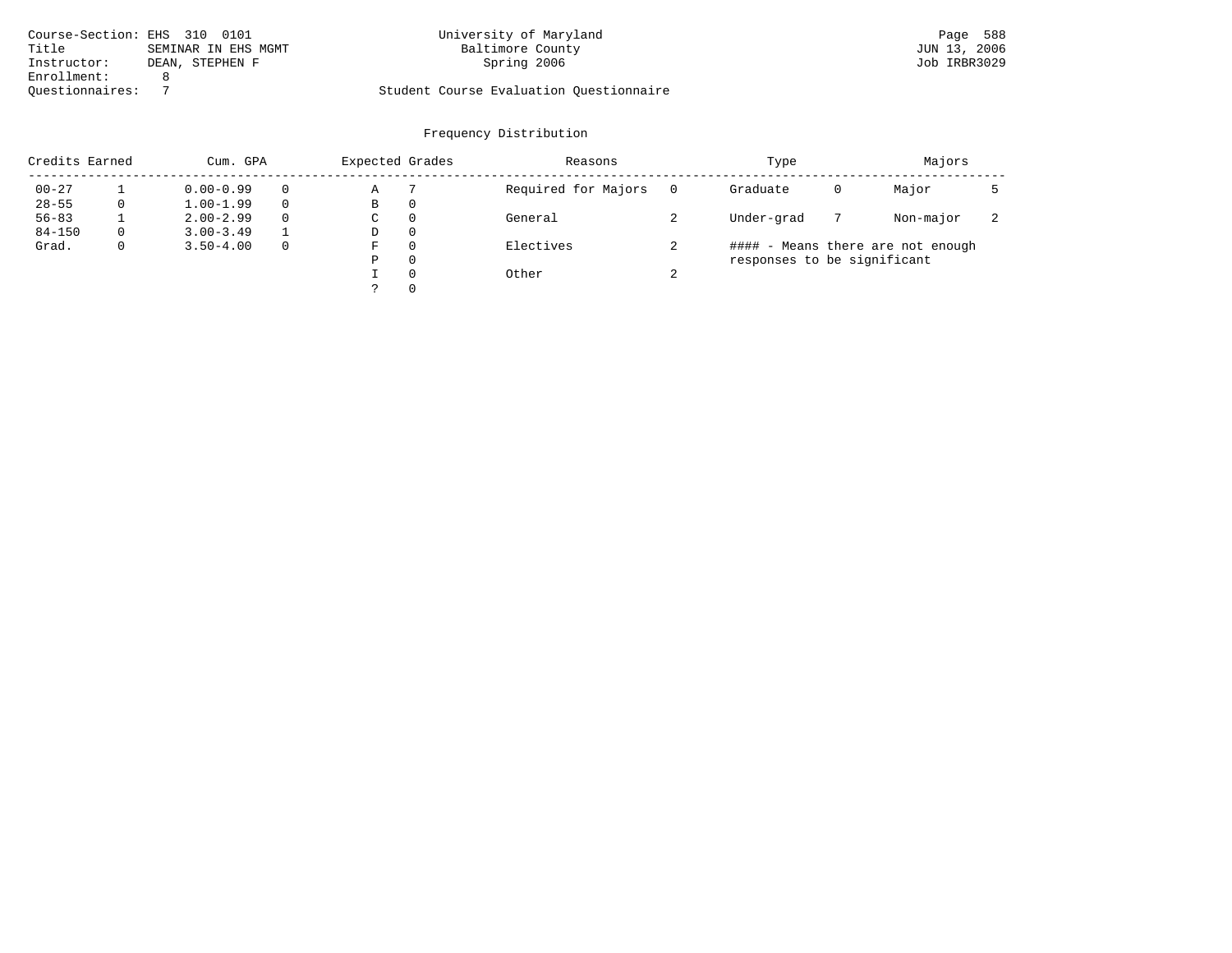|                                                           |                |                |             |               | Frequencies    |                |                |      | Instructor         | Course Dept |           | UMBC Level |      | Sect |
|-----------------------------------------------------------|----------------|----------------|-------------|---------------|----------------|----------------|----------------|------|--------------------|-------------|-----------|------------|------|------|
| Ouestions                                                 | NR             | ΝA             |             | $\mathcal{L}$ | 3              |                | 5.             | Mean | Rank               |             | Mean Mean | Mean       | Mean | Mean |
| General                                                   |                |                |             |               |                |                |                |      |                    |             |           |            |      |      |
| 1. Did you gain new insights, skills from this course     | ∩              | <sup>0</sup>   | O           | $\Omega$      | $\Omega$       |                |                | 4.71 | 340/1481           | 4.71        | 4.54 4.29 |            | 4.29 | 4.71 |
| 2. Did the instructor make clear the expected goals       | 0              | $\Omega$       | $\Omega$    | $\mathbf 0$   | $\Omega$       |                | 5              | 4.71 | 264/1481           | 4.71        | 4.55      | 4.23       | 4.23 | 4.71 |
| 3. Did the exam questions reflect the expected goals      | $\Omega$       | $\Omega$       | $\Omega$    | $\Omega$      | $\Omega$       | $\Omega$       |                | 5.00 | 1/1249             | 5.00        | 4.43      | 4.27       | 4.28 | 5.00 |
| 4. Did other evaluations reflect the expected goals       | $\Omega$       | $\Omega$       | $\Omega$    | $\Omega$      | $\Omega$       |                |                | 4.71 | 248/1424           | 4.71        | 4.43      | 4.21       | 4.27 | 4.71 |
| 5. Did assigned readings contribute to what you learned   | $\Omega$       | $\Omega$       | $\Omega$    |               | $\overline{2}$ |                |                | 3.86 | 839/1396           | 3.86        | 4.27      | 3.98       | 4.00 | 3.86 |
| 6. Did written assignments contribute to what you learned | $\mathbf 0$    |                | $\Omega$    |               | $\Omega$       |                |                | 4.67 | 190/1342           | 4.67        | 4.31      | 4.07       | 4.12 | 4.67 |
| 7. Was the grading system clearly explained               | $\Omega$       | $\Omega$       | $\Omega$    | $\Omega$      | $\Omega$       |                | 5              | 4.71 | 224/1459           | 4.71        | 4.67      | 4.16       | 4.17 | 4.71 |
| 8. How many times was class cancelled                     | $\Omega$       | $\Omega$       | $\Omega$    | $\Omega$      | $\Omega$       |                | $\mathbf{1}$   |      | 4.14 1295/1480     | 4.14        | 4.75      | 4.68       | 4.65 | 4.14 |
| 9. How would you grade the overall teaching effectiveness | $\mathfrak{D}$ | <sup>n</sup>   | $\cap$      | $\cap$        | $\Omega$       | $2^{1}$        | 3              | 4.60 | 259/1450           | 4.60        | 4.40      | 4.09       | 4.10 | 4.60 |
| Lecture                                                   |                |                |             |               |                |                |                |      |                    |             |           |            |      |      |
| 1. Were the instructor's lectures well prepared           | $\Omega$       |                | 0           | $\Omega$      | $\Omega$       |                | 6              | 4.86 | 261/1409           | 4.86        | 4.75      | 4.42       | 4.43 | 4.86 |
| 2. Did the instructor seem interested in the subject      | $\Omega$       | 0              | $\Omega$    | $\Omega$      | $\mathbf{1}$   | $\Omega$       | 6              | 4.71 | 899/1407           | 4.71        | 4.80      | 4.69       | 4.67 | 4.71 |
| 3. Was lecture material presented and explained clearly   | $\Omega$       | $\Omega$       | $\Omega$    | $\Omega$      | $\Omega$       | $\mathbf{1}$   | 6              | 4.86 | 170/1399           | 4.86        | 4.69      | 4.26       | 4.27 | 4.86 |
| 4. Did the lectures contribute to what you learned        | $\Omega$       | $\Omega$       | $\Omega$    | $\Omega$      | $\Omega$       |                | 6              | 4.86 | 198/1400           | 4.86        | 4.67      | 4.27       | 4.28 | 4.86 |
| 5. Did audiovisual techniques enhance your understanding  | $\Omega$       |                | $\Omega$    |               | $\cap$         |                | $\overline{4}$ | 4.57 | 223/1179           | 4.57        | 4.36      | 3.96       | 4.02 | 4.57 |
| Discussion                                                |                |                |             |               |                |                |                |      |                    |             |           |            |      |      |
| 1. Did class discussions contribute to what you learned   | 3              | 0              | 0           | $\Omega$      |                | 0              | 2              | 4.00 | 708/1262           | 4.00        | 4.40      | 4.05       | 4.14 | 4.00 |
| 2. Were all students actively encouraged to participate   | 3              | $\Omega$       | $\mathbf 0$ | $\mathbf{1}$  | $\mathbf 0$    | $\Omega$       | 3              | 4.25 | 783/1259           | 4.25        | 4.55      | 4.29       | 4.34 | 4.25 |
| 3. Did the instructor encourage fair and open discussion  | 3              | $\Omega$       | $\Omega$    | $\Omega$      | $\overline{2}$ | $\Omega$       | 2              | 4.00 | 901/1256           | 4.00        | 4.48      | 4.30       | 4.34 | 4.00 |
| 4. Were special techniques successful                     | $\overline{2}$ | $\overline{2}$ | $\cap$      | $\cap$        | $\cap$         | $\mathfrak{D}$ | $\mathbf{1}$   | 4.33 | 254/788            |             | 4.33 4.33 | 4.00       | 4.07 | 4.33 |
| Seminar                                                   |                |                |             |               |                |                |                |      |                    |             |           |            |      |      |
| 2. Was the instructor available for individual attention  | 6              | 0              | 0           | 0             | 0              |                |                |      | $5.00$ ****/<br>69 | ****        | 5.00      | 4.53       | 4.66 | **** |
| 3. Did research projects contribute to what you learned   | 6              | 0              | 0           | $\mathbf 0$   | $\mathbf 0$    | $\Omega$       |                |      | $5.00$ ****/<br>63 | ****        | ****      | 4.44       | 4.56 | **** |
| 4. Did presentations contribute to what you learned       | 6              |                | $\cap$      | $\cap$        | $\cap$         | <sup>n</sup>   |                |      | $5.00$ ****/<br>69 | ****        | 5.00      | 4.35       | 4.48 | **** |
|                                                           |                |                |             |               |                |                |                |      |                    |             |           |            |      |      |

| Credits Earned |   | Cum. GPA      |          | Expected Grades |          | Reasons             | Type                        |   | Majors                            |  |
|----------------|---|---------------|----------|-----------------|----------|---------------------|-----------------------------|---|-----------------------------------|--|
| $00 - 27$      | 0 | $0.00 - 0.99$ | $\Omega$ | Α               |          | Required for Majors | Graduate                    | 0 | Major                             |  |
| $28 - 55$      | 0 | $1.00 - 1.99$ |          | В               |          |                     |                             |   |                                   |  |
| $56 - 83$      | 2 | $2.00 - 2.99$ | 2        | C               | $\Omega$ | General             | Under-grad                  |   | Non-major                         |  |
| $84 - 150$     | 4 | $3.00 - 3.49$ | 2        | D               | $\Omega$ |                     |                             |   |                                   |  |
| Grad.          | 0 | $3.50 - 4.00$ | $\Omega$ | F.              | $\Omega$ | Electives           |                             |   | #### - Means there are not enough |  |
|                |   |               |          | Ρ               | $\Omega$ |                     | responses to be significant |   |                                   |  |
|                |   |               |          |                 |          | Other               |                             |   |                                   |  |
|                |   |               |          |                 |          |                     |                             |   |                                   |  |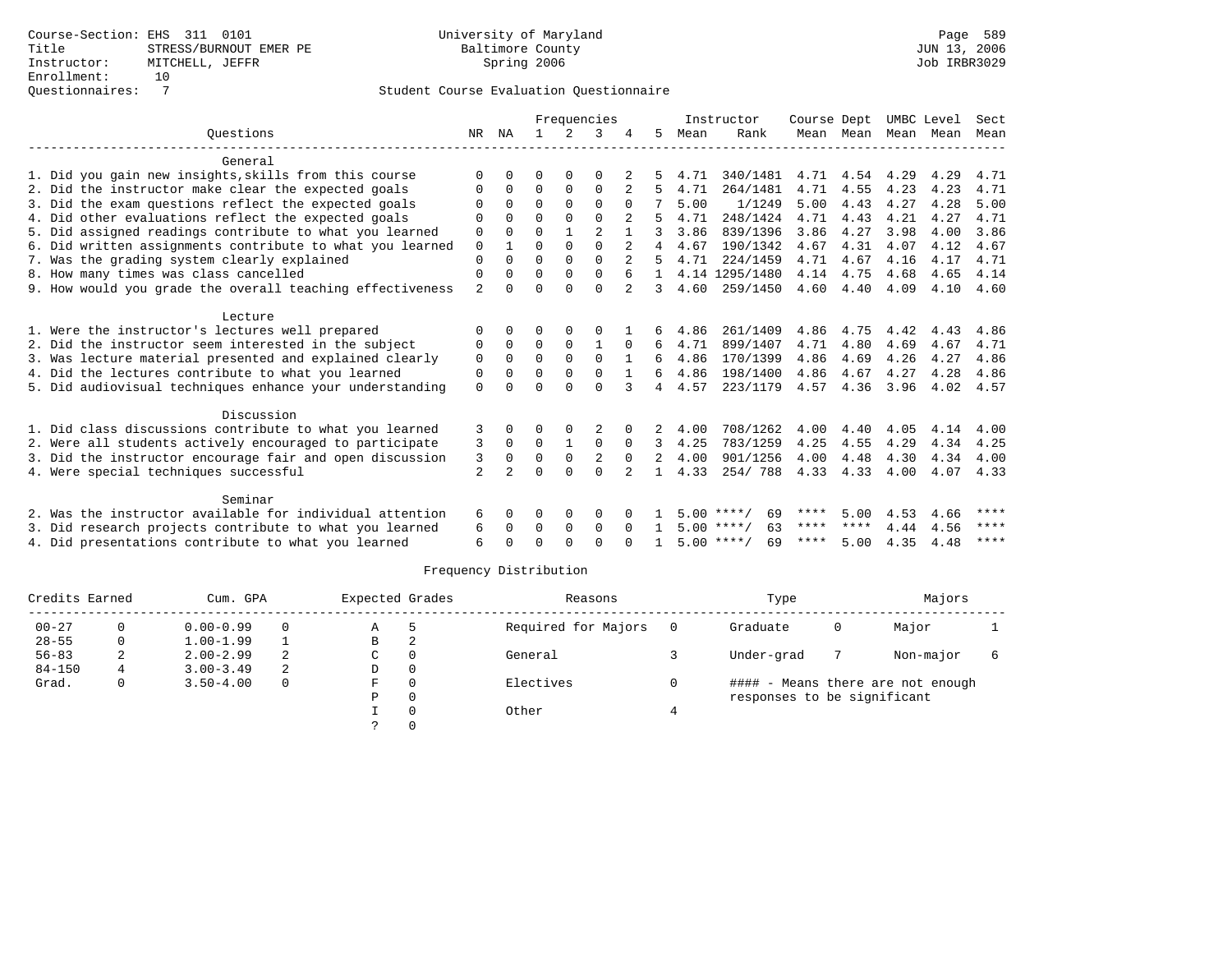| 2<br>NR NA<br>$\mathbf{1}$<br>3<br>5<br>Mean<br>Ouestions<br>4<br>Rank<br>Mean Mean<br>Mean Mean<br>Mean<br>General<br>1. Did you gain new insights, skills from this course<br>0<br>4.29<br>792/1481<br>4.29<br>4.54<br>4.29<br>0<br>0<br>1<br>11<br>15<br>4.29<br>4.29<br>4<br>$\Omega$<br>$\Omega$<br>$\overline{a}$<br>2. Did the instructor make clear the expected goals<br>$\mathbf 0$<br>$\overline{4}$<br>11<br>14<br>4.23<br>4.23<br>4.19<br>884/1481<br>4.19<br>4.55<br>4.19<br>3. Did the exam questions reflect the expected goals<br>$\mathbf{1}$<br>7<br>10<br>12<br>4.00<br>$\mathbf 0$<br>0<br>1<br>4.00<br>893/1249<br>4.00<br>4.43<br>4.27<br>4.28<br>4. Did other evaluations reflect the expected goals<br>3<br>$\mathbf{1}$<br>3<br>0<br>0<br>9<br>15<br>4.03<br>943/1424<br>4.03<br>4.43<br>4.21<br>4.27<br>4.03<br>5. Did assigned readings contribute to what you learned<br>3<br>$\mathbf{1}$<br>8<br>$\Omega$<br>9<br>10<br>3.71<br>959/1396<br>3.71<br>4.27<br>3.98<br>4.00<br>3.71<br>0<br>6. Did written assignments contribute to what you learned<br>$\mathbf 0$<br>$\Omega$<br>$\mathbf{1}$<br>2<br>6<br>4.10<br>701/1342<br>4.10<br>4.31<br>4.07<br>4.12<br>4.10<br>6<br>16<br>7. Was the grading system clearly explained<br>$\mathbf 0$<br>$\Omega$<br>$\Omega$<br>2<br>4<br>7<br>18<br>4.32<br>707/1459<br>4.32<br>4.67<br>4.16<br>4.17<br>4.32<br>8. How many times was class cancelled<br>$\mathbf{0}$<br>$\mathbf 0$<br>$\mathbf 0$<br>$\mathbf 0$<br>$\mathbf 0$<br>$\mathbf{1}$<br>30<br>4.97<br>281/1480<br>4.97<br>4.75<br>4.68<br>4.65<br>4.97<br>$\overline{2}$<br>5<br>9. How would you grade the overall teaching effectiveness<br>3<br>$\mathbf{1}$<br>2<br>10<br>8<br>3.74 1107/1450<br>3.74 4.40<br>4.09<br>4.10<br>3.74<br>Lecture<br>1. Were the instructor's lectures well prepared<br>0<br>$\mathbf 0$<br>$\mathbf 0$<br>2<br>21<br>4.63<br>603/1409<br>4.63<br>4.75<br>4.42<br>1<br>7<br>4.43<br>4.63<br>2. Did the instructor seem interested in the subject<br>$\mathbf 0$<br>$\mathbf{0}$<br>$\mathsf{O}\xspace$<br>3<br>2<br>4.80<br>0<br>26<br>4.74<br>842/1407<br>4.74<br>4.69<br>4.67<br>4.74<br>3. Was lecture material presented and explained clearly<br>$\mathsf 0$<br>$\mathbf 0$<br>$\mathbf{0}$<br>$\mathbf{1}$<br>3<br>4.35<br>733/1399<br>4.35<br>4.26<br>11<br>16<br>4.69<br>4.27<br>4.35<br>4. Did the lectures contribute to what you learned<br>$\mathbf{1}$<br>$\mathbf{1}$<br>0<br>0<br>3<br>9<br>17<br>4.29<br>836/1400<br>4.29<br>4.67<br>4.27<br>4.28<br>4.29<br>$\Omega$<br>5. Did audiovisual techniques enhance your understanding<br>$\mathsf 0$<br>$\Omega$<br>$\Omega$<br>3<br>11<br>17<br>4.45<br>299/1179<br>4.45<br>4.36<br>3.96<br>4.02<br>4.45<br>Discussion<br>1. Did class discussions contribute to what you learned<br>$\mathbf 0$<br>2<br>$\Omega$<br>8<br>2<br>9<br>3.86<br>823/1262<br>3.86<br>4.40<br>4.05<br>4.14<br>3.86<br>10<br>5<br>2. Were all students actively encouraged to participate<br>2<br>$\mathbf{1}$<br>$\mathbf 0$<br>5<br>18<br>4.34<br>4.34<br>4.55<br>0<br>722/1259<br>4.29<br>4.34<br>4.34<br>3. Did the instructor encourage fair and open discussion<br>2<br>$\overline{2}$<br>$\overline{4}$<br>17<br>4.24<br>779/1256<br>4.24<br>$\mathbf 0$<br>6<br>4.48<br>4.30<br>4.34<br>4.24<br>0<br>4. Were special techniques successful<br>$\overline{a}$<br>2<br>17<br>$\mathbf{1}$<br>2<br>$\overline{4}$<br>3<br>3.50<br>604/788<br>3.50<br>4.33<br>4.00<br>4.07<br>3.50<br>Laboratory<br>2. Were you provided with adequate background information<br>$\mathbf 0$<br>$\Omega$<br>28<br>0<br>1<br>$\mathbf 0$<br>2<br>****/ 249<br>4.11<br>4.23<br>3.67<br>$\mathbf{0}$<br>$\mathbf 0$<br>3. Were necessary materials available for lab activities<br>28<br>$\mathbf{1}$<br>$\mathbf 0$<br>****/ 242<br>4.40<br>****<br>1<br>1<br>4.50<br>****<br>****<br>4.36<br>4. Did the lab instructor provide assistance<br>28<br>$\mathbf{1}$<br>$\mathbf 0$<br>$\mathbf 0$<br>****/ 240<br>$***$ * * *<br>$***$ * * *<br>****<br>0<br>0<br>2<br>5.00<br>4.20<br>3.96<br>5. Were requirements for lab reports clearly specified<br>28<br>$\mathbf{1}$<br>$\Omega$<br>$\Omega$<br>$\Omega$<br>$5.00$ ****/ 217<br>$***$ * * *<br>4.04<br>$\Omega$<br>$\overline{2}$<br>****<br>4.11<br>****<br>Seminar<br>1. Were assigned topics relevant to the announced theme<br>2<br>$\mathbf{0}$<br>$\mathbf 0$<br>****<br>28<br>0<br>5.00<br>$***$ /<br>68<br>5.00<br>4.49<br>4.70<br>0<br>1<br>2. Was the instructor available for individual attention<br>28<br>$\mathbf 0$<br>$\mathbf 0$<br>$\mathbf 0$<br>$\mathbf{1}$<br>69<br>5.00<br>****<br>1<br>4.00<br>$***/$<br>****<br>4.53<br>4.66<br>1<br>3. Did research projects contribute to what you learned<br>$\mathbf 0$<br>$\mathbf 0$<br>$\mathbf 0$<br>$***$ * * *<br>$***$<br>****<br>28<br>1<br>$\mathbf{1}$<br>4.00<br>$***/$<br>63<br>4.44<br>4.56<br>$\mathbf{1}$<br>$\mathbf{0}$<br>4. Did presentations contribute to what you learned<br>$\mathbf 0$<br>$\Omega$<br>$\Omega$<br>$***$<br>28<br>$\mathbf{1}$<br>4.67<br>$***$ /<br>69<br>$***$ * *<br>5.00<br>4.35<br>4.48<br>2<br>$\Omega$<br>$\Omega$<br>$\Omega$<br>5. Were criteria for grading made clear<br>28<br>$\mathbf{1}$<br>$\mathbf{1}$<br>$4.50$ ****/<br>68<br>5.00<br>3.92<br>****<br>$\mathbf{1}$<br>$***$ * * *<br>4.43<br>Field Work<br>1. Did field experience contribute to what you learned<br>28<br>0<br>$\mathbf 0$<br>$3.33$ ****/<br>59<br>4.30<br>****<br>1<br>0<br>4.48<br>1<br>1<br>2. Did you clearly understand your evaluation criteria<br>$\Omega$<br>$\mathbf{1}$<br>28<br>$\Omega$<br>$\Omega$<br>$\mathbf{1}$<br>3.33<br>$***/$<br>51<br>$***$ * *<br>4.00<br>****<br>1<br>****<br>4.13<br>3. Was the instructor available for consultation<br>$\Omega$<br>$\mathbf{1}$<br>28<br>$\mathbf 0$<br>$\Omega$<br>$\Omega$<br>$3.67$ ****/<br>36<br>****<br>4.60<br>4.33<br>****<br>2<br>****<br>$\mathbf 0$<br>4. To what degree could you discuss your evaluations<br>28<br>$\mathbf 0$<br>$\mathbf{1}$<br>$\mathbf 0$<br>41<br>****<br>4.26<br>$***$<br>$\mathbf{1}$<br>1<br>3.67<br>$***/$<br>***<br>3.90<br>$\Omega$<br>5. Did conferences help you carry out field activities<br>$\mathbf{1}$<br>$\Omega$<br>$\Omega$<br>31<br>28<br>$\mathbf{1}$<br>4.50<br>$***$ /<br>4.42<br>4.00<br>$***$<br>1<br>Self Paced<br>1. Did self-paced system contribute to what you learned<br>$\Omega$<br>28<br>$\Omega$<br>$\Omega$<br>4.00<br>$***$ /<br>55<br>4.55<br>4.88<br>* * * *<br>1<br>1<br>2. Did study questions make clear the expected goal<br>$\mathbf{1}$<br>$\mathbf 0$<br>$\mathbf 0$<br>$\mathbf{0}$<br>31<br>****<br>28<br>$\mathbf{1}$<br>$***/$<br>4.75<br>4.67<br>1<br>4.50<br>****<br>****<br>3. Were your contacts with the instructor helpful<br>$\mathbf 0$<br>$\mathbf 0$<br>****<br>28<br>1<br>$\mathbf 0$<br>$\mathbf{1}$<br>3.67<br>$***/$<br>51<br>4.65<br>4.88<br>1<br>28<br>$\mathbf{0}$<br>$\Omega$<br>$\Omega$<br>34<br>****<br>4. Was the feedback/tutoring by proctors helpful<br>$\mathbf{1}$<br>$\mathbf{1}$<br>4.50<br>$***$ /<br>****<br>****<br>4.83<br>4.67<br>$\mathbf{1}$<br>$\Omega$<br>$***$ /<br>2.4<br>$***$ * * *<br>$***$<br>5. Were there enough proctors for all the students<br>28<br>$\mathbf{1}$<br>$\Omega$<br>$\Omega$<br>$\mathbf{1}$<br>4.50<br>$***$ *<br>4.82<br>4.67<br>$\mathbf{1}$ |  |  | Frequencies |  |  | Instructor | Course Dept |  | UMBC Level | Sect |
|--------------------------------------------------------------------------------------------------------------------------------------------------------------------------------------------------------------------------------------------------------------------------------------------------------------------------------------------------------------------------------------------------------------------------------------------------------------------------------------------------------------------------------------------------------------------------------------------------------------------------------------------------------------------------------------------------------------------------------------------------------------------------------------------------------------------------------------------------------------------------------------------------------------------------------------------------------------------------------------------------------------------------------------------------------------------------------------------------------------------------------------------------------------------------------------------------------------------------------------------------------------------------------------------------------------------------------------------------------------------------------------------------------------------------------------------------------------------------------------------------------------------------------------------------------------------------------------------------------------------------------------------------------------------------------------------------------------------------------------------------------------------------------------------------------------------------------------------------------------------------------------------------------------------------------------------------------------------------------------------------------------------------------------------------------------------------------------------------------------------------------------------------------------------------------------------------------------------------------------------------------------------------------------------------------------------------------------------------------------------------------------------------------------------------------------------------------------------------------------------------------------------------------------------------------------------------------------------------------------------------------------------------------------------------------------------------------------------------------------------------------------------------------------------------------------------------------------------------------------------------------------------------------------------------------------------------------------------------------------------------------------------------------------------------------------------------------------------------------------------------------------------------------------------------------------------------------------------------------------------------------------------------------------------------------------------------------------------------------------------------------------------------------------------------------------------------------------------------------------------------------------------------------------------------------------------------------------------------------------------------------------------------------------------------------------------------------------------------------------------------------------------------------------------------------------------------------------------------------------------------------------------------------------------------------------------------------------------------------------------------------------------------------------------------------------------------------------------------------------------------------------------------------------------------------------------------------------------------------------------------------------------------------------------------------------------------------------------------------------------------------------------------------------------------------------------------------------------------------------------------------------------------------------------------------------------------------------------------------------------------------------------------------------------------------------------------------------------------------------------------------------------------------------------------------------------------------------------------------------------------------------------------------------------------------------------------------------------------------------------------------------------------------------------------------------------------------------------------------------------------------------------------------------------------------------------------------------------------------------------------------------------------------------------------------------------------------------------------------------------------------------------------------------------------------------------------------------------------------------------------------------------------------------------------------------------------------------------------------------------------------------------------------------------------------------------------------------------------------------------------------------------------------------------------------------------------------------------------------------------------------------------------------------------------------------------------------------------------------------------------------------------------------------------------------------------------------------------------------------------------------------------------------------------------------------------------------------------------------------------------------------------------------------------------------------------------------------------------------------------------------------------------------------------------------------------------------------------------------------------------------------------------------------------------------------------------------------------------------------------------------------------------------------------------------------------------------------------------------------------------------------------------------------------------------------------------------------------------------------------------------------------------------------------------------------------------------------------------------------------------------------------------------------------------------------------------------------------------------------------------------------------------------------------------------------------------------------------------------------------------------------------------------------------------------------------------------------------------------------------------------------------------|--|--|-------------|--|--|------------|-------------|--|------------|------|
|                                                                                                                                                                                                                                                                                                                                                                                                                                                                                                                                                                                                                                                                                                                                                                                                                                                                                                                                                                                                                                                                                                                                                                                                                                                                                                                                                                                                                                                                                                                                                                                                                                                                                                                                                                                                                                                                                                                                                                                                                                                                                                                                                                                                                                                                                                                                                                                                                                                                                                                                                                                                                                                                                                                                                                                                                                                                                                                                                                                                                                                                                                                                                                                                                                                                                                                                                                                                                                                                                                                                                                                                                                                                                                                                                                                                                                                                                                                                                                                                                                                                                                                                                                                                                                                                                                                                                                                                                                                                                                                                                                                                                                                                                                                                                                                                                                                                                                                                                                                                                                                                                                                                                                                                                                                                                                                                                                                                                                                                                                                                                                                                                                                                                                                                                                                                                                                                                                                                                                                                                                                                                                                                                                                                                                                                                                                                                                                                                                                                                                                                                                                                                                                                                                                                                                                                                                                                                                                                                                                                                                                                                                                                                                                                                                                                                                                                                                                                  |  |  |             |  |  |            |             |  |            |      |
|                                                                                                                                                                                                                                                                                                                                                                                                                                                                                                                                                                                                                                                                                                                                                                                                                                                                                                                                                                                                                                                                                                                                                                                                                                                                                                                                                                                                                                                                                                                                                                                                                                                                                                                                                                                                                                                                                                                                                                                                                                                                                                                                                                                                                                                                                                                                                                                                                                                                                                                                                                                                                                                                                                                                                                                                                                                                                                                                                                                                                                                                                                                                                                                                                                                                                                                                                                                                                                                                                                                                                                                                                                                                                                                                                                                                                                                                                                                                                                                                                                                                                                                                                                                                                                                                                                                                                                                                                                                                                                                                                                                                                                                                                                                                                                                                                                                                                                                                                                                                                                                                                                                                                                                                                                                                                                                                                                                                                                                                                                                                                                                                                                                                                                                                                                                                                                                                                                                                                                                                                                                                                                                                                                                                                                                                                                                                                                                                                                                                                                                                                                                                                                                                                                                                                                                                                                                                                                                                                                                                                                                                                                                                                                                                                                                                                                                                                                                                  |  |  |             |  |  |            |             |  |            |      |
|                                                                                                                                                                                                                                                                                                                                                                                                                                                                                                                                                                                                                                                                                                                                                                                                                                                                                                                                                                                                                                                                                                                                                                                                                                                                                                                                                                                                                                                                                                                                                                                                                                                                                                                                                                                                                                                                                                                                                                                                                                                                                                                                                                                                                                                                                                                                                                                                                                                                                                                                                                                                                                                                                                                                                                                                                                                                                                                                                                                                                                                                                                                                                                                                                                                                                                                                                                                                                                                                                                                                                                                                                                                                                                                                                                                                                                                                                                                                                                                                                                                                                                                                                                                                                                                                                                                                                                                                                                                                                                                                                                                                                                                                                                                                                                                                                                                                                                                                                                                                                                                                                                                                                                                                                                                                                                                                                                                                                                                                                                                                                                                                                                                                                                                                                                                                                                                                                                                                                                                                                                                                                                                                                                                                                                                                                                                                                                                                                                                                                                                                                                                                                                                                                                                                                                                                                                                                                                                                                                                                                                                                                                                                                                                                                                                                                                                                                                                                  |  |  |             |  |  |            |             |  |            |      |
|                                                                                                                                                                                                                                                                                                                                                                                                                                                                                                                                                                                                                                                                                                                                                                                                                                                                                                                                                                                                                                                                                                                                                                                                                                                                                                                                                                                                                                                                                                                                                                                                                                                                                                                                                                                                                                                                                                                                                                                                                                                                                                                                                                                                                                                                                                                                                                                                                                                                                                                                                                                                                                                                                                                                                                                                                                                                                                                                                                                                                                                                                                                                                                                                                                                                                                                                                                                                                                                                                                                                                                                                                                                                                                                                                                                                                                                                                                                                                                                                                                                                                                                                                                                                                                                                                                                                                                                                                                                                                                                                                                                                                                                                                                                                                                                                                                                                                                                                                                                                                                                                                                                                                                                                                                                                                                                                                                                                                                                                                                                                                                                                                                                                                                                                                                                                                                                                                                                                                                                                                                                                                                                                                                                                                                                                                                                                                                                                                                                                                                                                                                                                                                                                                                                                                                                                                                                                                                                                                                                                                                                                                                                                                                                                                                                                                                                                                                                                  |  |  |             |  |  |            |             |  |            |      |
|                                                                                                                                                                                                                                                                                                                                                                                                                                                                                                                                                                                                                                                                                                                                                                                                                                                                                                                                                                                                                                                                                                                                                                                                                                                                                                                                                                                                                                                                                                                                                                                                                                                                                                                                                                                                                                                                                                                                                                                                                                                                                                                                                                                                                                                                                                                                                                                                                                                                                                                                                                                                                                                                                                                                                                                                                                                                                                                                                                                                                                                                                                                                                                                                                                                                                                                                                                                                                                                                                                                                                                                                                                                                                                                                                                                                                                                                                                                                                                                                                                                                                                                                                                                                                                                                                                                                                                                                                                                                                                                                                                                                                                                                                                                                                                                                                                                                                                                                                                                                                                                                                                                                                                                                                                                                                                                                                                                                                                                                                                                                                                                                                                                                                                                                                                                                                                                                                                                                                                                                                                                                                                                                                                                                                                                                                                                                                                                                                                                                                                                                                                                                                                                                                                                                                                                                                                                                                                                                                                                                                                                                                                                                                                                                                                                                                                                                                                                                  |  |  |             |  |  |            |             |  |            |      |
|                                                                                                                                                                                                                                                                                                                                                                                                                                                                                                                                                                                                                                                                                                                                                                                                                                                                                                                                                                                                                                                                                                                                                                                                                                                                                                                                                                                                                                                                                                                                                                                                                                                                                                                                                                                                                                                                                                                                                                                                                                                                                                                                                                                                                                                                                                                                                                                                                                                                                                                                                                                                                                                                                                                                                                                                                                                                                                                                                                                                                                                                                                                                                                                                                                                                                                                                                                                                                                                                                                                                                                                                                                                                                                                                                                                                                                                                                                                                                                                                                                                                                                                                                                                                                                                                                                                                                                                                                                                                                                                                                                                                                                                                                                                                                                                                                                                                                                                                                                                                                                                                                                                                                                                                                                                                                                                                                                                                                                                                                                                                                                                                                                                                                                                                                                                                                                                                                                                                                                                                                                                                                                                                                                                                                                                                                                                                                                                                                                                                                                                                                                                                                                                                                                                                                                                                                                                                                                                                                                                                                                                                                                                                                                                                                                                                                                                                                                                                  |  |  |             |  |  |            |             |  |            |      |
|                                                                                                                                                                                                                                                                                                                                                                                                                                                                                                                                                                                                                                                                                                                                                                                                                                                                                                                                                                                                                                                                                                                                                                                                                                                                                                                                                                                                                                                                                                                                                                                                                                                                                                                                                                                                                                                                                                                                                                                                                                                                                                                                                                                                                                                                                                                                                                                                                                                                                                                                                                                                                                                                                                                                                                                                                                                                                                                                                                                                                                                                                                                                                                                                                                                                                                                                                                                                                                                                                                                                                                                                                                                                                                                                                                                                                                                                                                                                                                                                                                                                                                                                                                                                                                                                                                                                                                                                                                                                                                                                                                                                                                                                                                                                                                                                                                                                                                                                                                                                                                                                                                                                                                                                                                                                                                                                                                                                                                                                                                                                                                                                                                                                                                                                                                                                                                                                                                                                                                                                                                                                                                                                                                                                                                                                                                                                                                                                                                                                                                                                                                                                                                                                                                                                                                                                                                                                                                                                                                                                                                                                                                                                                                                                                                                                                                                                                                                                  |  |  |             |  |  |            |             |  |            |      |
|                                                                                                                                                                                                                                                                                                                                                                                                                                                                                                                                                                                                                                                                                                                                                                                                                                                                                                                                                                                                                                                                                                                                                                                                                                                                                                                                                                                                                                                                                                                                                                                                                                                                                                                                                                                                                                                                                                                                                                                                                                                                                                                                                                                                                                                                                                                                                                                                                                                                                                                                                                                                                                                                                                                                                                                                                                                                                                                                                                                                                                                                                                                                                                                                                                                                                                                                                                                                                                                                                                                                                                                                                                                                                                                                                                                                                                                                                                                                                                                                                                                                                                                                                                                                                                                                                                                                                                                                                                                                                                                                                                                                                                                                                                                                                                                                                                                                                                                                                                                                                                                                                                                                                                                                                                                                                                                                                                                                                                                                                                                                                                                                                                                                                                                                                                                                                                                                                                                                                                                                                                                                                                                                                                                                                                                                                                                                                                                                                                                                                                                                                                                                                                                                                                                                                                                                                                                                                                                                                                                                                                                                                                                                                                                                                                                                                                                                                                                                  |  |  |             |  |  |            |             |  |            |      |
|                                                                                                                                                                                                                                                                                                                                                                                                                                                                                                                                                                                                                                                                                                                                                                                                                                                                                                                                                                                                                                                                                                                                                                                                                                                                                                                                                                                                                                                                                                                                                                                                                                                                                                                                                                                                                                                                                                                                                                                                                                                                                                                                                                                                                                                                                                                                                                                                                                                                                                                                                                                                                                                                                                                                                                                                                                                                                                                                                                                                                                                                                                                                                                                                                                                                                                                                                                                                                                                                                                                                                                                                                                                                                                                                                                                                                                                                                                                                                                                                                                                                                                                                                                                                                                                                                                                                                                                                                                                                                                                                                                                                                                                                                                                                                                                                                                                                                                                                                                                                                                                                                                                                                                                                                                                                                                                                                                                                                                                                                                                                                                                                                                                                                                                                                                                                                                                                                                                                                                                                                                                                                                                                                                                                                                                                                                                                                                                                                                                                                                                                                                                                                                                                                                                                                                                                                                                                                                                                                                                                                                                                                                                                                                                                                                                                                                                                                                                                  |  |  |             |  |  |            |             |  |            |      |
|                                                                                                                                                                                                                                                                                                                                                                                                                                                                                                                                                                                                                                                                                                                                                                                                                                                                                                                                                                                                                                                                                                                                                                                                                                                                                                                                                                                                                                                                                                                                                                                                                                                                                                                                                                                                                                                                                                                                                                                                                                                                                                                                                                                                                                                                                                                                                                                                                                                                                                                                                                                                                                                                                                                                                                                                                                                                                                                                                                                                                                                                                                                                                                                                                                                                                                                                                                                                                                                                                                                                                                                                                                                                                                                                                                                                                                                                                                                                                                                                                                                                                                                                                                                                                                                                                                                                                                                                                                                                                                                                                                                                                                                                                                                                                                                                                                                                                                                                                                                                                                                                                                                                                                                                                                                                                                                                                                                                                                                                                                                                                                                                                                                                                                                                                                                                                                                                                                                                                                                                                                                                                                                                                                                                                                                                                                                                                                                                                                                                                                                                                                                                                                                                                                                                                                                                                                                                                                                                                                                                                                                                                                                                                                                                                                                                                                                                                                                                  |  |  |             |  |  |            |             |  |            |      |
|                                                                                                                                                                                                                                                                                                                                                                                                                                                                                                                                                                                                                                                                                                                                                                                                                                                                                                                                                                                                                                                                                                                                                                                                                                                                                                                                                                                                                                                                                                                                                                                                                                                                                                                                                                                                                                                                                                                                                                                                                                                                                                                                                                                                                                                                                                                                                                                                                                                                                                                                                                                                                                                                                                                                                                                                                                                                                                                                                                                                                                                                                                                                                                                                                                                                                                                                                                                                                                                                                                                                                                                                                                                                                                                                                                                                                                                                                                                                                                                                                                                                                                                                                                                                                                                                                                                                                                                                                                                                                                                                                                                                                                                                                                                                                                                                                                                                                                                                                                                                                                                                                                                                                                                                                                                                                                                                                                                                                                                                                                                                                                                                                                                                                                                                                                                                                                                                                                                                                                                                                                                                                                                                                                                                                                                                                                                                                                                                                                                                                                                                                                                                                                                                                                                                                                                                                                                                                                                                                                                                                                                                                                                                                                                                                                                                                                                                                                                                  |  |  |             |  |  |            |             |  |            |      |
|                                                                                                                                                                                                                                                                                                                                                                                                                                                                                                                                                                                                                                                                                                                                                                                                                                                                                                                                                                                                                                                                                                                                                                                                                                                                                                                                                                                                                                                                                                                                                                                                                                                                                                                                                                                                                                                                                                                                                                                                                                                                                                                                                                                                                                                                                                                                                                                                                                                                                                                                                                                                                                                                                                                                                                                                                                                                                                                                                                                                                                                                                                                                                                                                                                                                                                                                                                                                                                                                                                                                                                                                                                                                                                                                                                                                                                                                                                                                                                                                                                                                                                                                                                                                                                                                                                                                                                                                                                                                                                                                                                                                                                                                                                                                                                                                                                                                                                                                                                                                                                                                                                                                                                                                                                                                                                                                                                                                                                                                                                                                                                                                                                                                                                                                                                                                                                                                                                                                                                                                                                                                                                                                                                                                                                                                                                                                                                                                                                                                                                                                                                                                                                                                                                                                                                                                                                                                                                                                                                                                                                                                                                                                                                                                                                                                                                                                                                                                  |  |  |             |  |  |            |             |  |            |      |
|                                                                                                                                                                                                                                                                                                                                                                                                                                                                                                                                                                                                                                                                                                                                                                                                                                                                                                                                                                                                                                                                                                                                                                                                                                                                                                                                                                                                                                                                                                                                                                                                                                                                                                                                                                                                                                                                                                                                                                                                                                                                                                                                                                                                                                                                                                                                                                                                                                                                                                                                                                                                                                                                                                                                                                                                                                                                                                                                                                                                                                                                                                                                                                                                                                                                                                                                                                                                                                                                                                                                                                                                                                                                                                                                                                                                                                                                                                                                                                                                                                                                                                                                                                                                                                                                                                                                                                                                                                                                                                                                                                                                                                                                                                                                                                                                                                                                                                                                                                                                                                                                                                                                                                                                                                                                                                                                                                                                                                                                                                                                                                                                                                                                                                                                                                                                                                                                                                                                                                                                                                                                                                                                                                                                                                                                                                                                                                                                                                                                                                                                                                                                                                                                                                                                                                                                                                                                                                                                                                                                                                                                                                                                                                                                                                                                                                                                                                                                  |  |  |             |  |  |            |             |  |            |      |
|                                                                                                                                                                                                                                                                                                                                                                                                                                                                                                                                                                                                                                                                                                                                                                                                                                                                                                                                                                                                                                                                                                                                                                                                                                                                                                                                                                                                                                                                                                                                                                                                                                                                                                                                                                                                                                                                                                                                                                                                                                                                                                                                                                                                                                                                                                                                                                                                                                                                                                                                                                                                                                                                                                                                                                                                                                                                                                                                                                                                                                                                                                                                                                                                                                                                                                                                                                                                                                                                                                                                                                                                                                                                                                                                                                                                                                                                                                                                                                                                                                                                                                                                                                                                                                                                                                                                                                                                                                                                                                                                                                                                                                                                                                                                                                                                                                                                                                                                                                                                                                                                                                                                                                                                                                                                                                                                                                                                                                                                                                                                                                                                                                                                                                                                                                                                                                                                                                                                                                                                                                                                                                                                                                                                                                                                                                                                                                                                                                                                                                                                                                                                                                                                                                                                                                                                                                                                                                                                                                                                                                                                                                                                                                                                                                                                                                                                                                                                  |  |  |             |  |  |            |             |  |            |      |
|                                                                                                                                                                                                                                                                                                                                                                                                                                                                                                                                                                                                                                                                                                                                                                                                                                                                                                                                                                                                                                                                                                                                                                                                                                                                                                                                                                                                                                                                                                                                                                                                                                                                                                                                                                                                                                                                                                                                                                                                                                                                                                                                                                                                                                                                                                                                                                                                                                                                                                                                                                                                                                                                                                                                                                                                                                                                                                                                                                                                                                                                                                                                                                                                                                                                                                                                                                                                                                                                                                                                                                                                                                                                                                                                                                                                                                                                                                                                                                                                                                                                                                                                                                                                                                                                                                                                                                                                                                                                                                                                                                                                                                                                                                                                                                                                                                                                                                                                                                                                                                                                                                                                                                                                                                                                                                                                                                                                                                                                                                                                                                                                                                                                                                                                                                                                                                                                                                                                                                                                                                                                                                                                                                                                                                                                                                                                                                                                                                                                                                                                                                                                                                                                                                                                                                                                                                                                                                                                                                                                                                                                                                                                                                                                                                                                                                                                                                                                  |  |  |             |  |  |            |             |  |            |      |
|                                                                                                                                                                                                                                                                                                                                                                                                                                                                                                                                                                                                                                                                                                                                                                                                                                                                                                                                                                                                                                                                                                                                                                                                                                                                                                                                                                                                                                                                                                                                                                                                                                                                                                                                                                                                                                                                                                                                                                                                                                                                                                                                                                                                                                                                                                                                                                                                                                                                                                                                                                                                                                                                                                                                                                                                                                                                                                                                                                                                                                                                                                                                                                                                                                                                                                                                                                                                                                                                                                                                                                                                                                                                                                                                                                                                                                                                                                                                                                                                                                                                                                                                                                                                                                                                                                                                                                                                                                                                                                                                                                                                                                                                                                                                                                                                                                                                                                                                                                                                                                                                                                                                                                                                                                                                                                                                                                                                                                                                                                                                                                                                                                                                                                                                                                                                                                                                                                                                                                                                                                                                                                                                                                                                                                                                                                                                                                                                                                                                                                                                                                                                                                                                                                                                                                                                                                                                                                                                                                                                                                                                                                                                                                                                                                                                                                                                                                                                  |  |  |             |  |  |            |             |  |            |      |
|                                                                                                                                                                                                                                                                                                                                                                                                                                                                                                                                                                                                                                                                                                                                                                                                                                                                                                                                                                                                                                                                                                                                                                                                                                                                                                                                                                                                                                                                                                                                                                                                                                                                                                                                                                                                                                                                                                                                                                                                                                                                                                                                                                                                                                                                                                                                                                                                                                                                                                                                                                                                                                                                                                                                                                                                                                                                                                                                                                                                                                                                                                                                                                                                                                                                                                                                                                                                                                                                                                                                                                                                                                                                                                                                                                                                                                                                                                                                                                                                                                                                                                                                                                                                                                                                                                                                                                                                                                                                                                                                                                                                                                                                                                                                                                                                                                                                                                                                                                                                                                                                                                                                                                                                                                                                                                                                                                                                                                                                                                                                                                                                                                                                                                                                                                                                                                                                                                                                                                                                                                                                                                                                                                                                                                                                                                                                                                                                                                                                                                                                                                                                                                                                                                                                                                                                                                                                                                                                                                                                                                                                                                                                                                                                                                                                                                                                                                                                  |  |  |             |  |  |            |             |  |            |      |
|                                                                                                                                                                                                                                                                                                                                                                                                                                                                                                                                                                                                                                                                                                                                                                                                                                                                                                                                                                                                                                                                                                                                                                                                                                                                                                                                                                                                                                                                                                                                                                                                                                                                                                                                                                                                                                                                                                                                                                                                                                                                                                                                                                                                                                                                                                                                                                                                                                                                                                                                                                                                                                                                                                                                                                                                                                                                                                                                                                                                                                                                                                                                                                                                                                                                                                                                                                                                                                                                                                                                                                                                                                                                                                                                                                                                                                                                                                                                                                                                                                                                                                                                                                                                                                                                                                                                                                                                                                                                                                                                                                                                                                                                                                                                                                                                                                                                                                                                                                                                                                                                                                                                                                                                                                                                                                                                                                                                                                                                                                                                                                                                                                                                                                                                                                                                                                                                                                                                                                                                                                                                                                                                                                                                                                                                                                                                                                                                                                                                                                                                                                                                                                                                                                                                                                                                                                                                                                                                                                                                                                                                                                                                                                                                                                                                                                                                                                                                  |  |  |             |  |  |            |             |  |            |      |
|                                                                                                                                                                                                                                                                                                                                                                                                                                                                                                                                                                                                                                                                                                                                                                                                                                                                                                                                                                                                                                                                                                                                                                                                                                                                                                                                                                                                                                                                                                                                                                                                                                                                                                                                                                                                                                                                                                                                                                                                                                                                                                                                                                                                                                                                                                                                                                                                                                                                                                                                                                                                                                                                                                                                                                                                                                                                                                                                                                                                                                                                                                                                                                                                                                                                                                                                                                                                                                                                                                                                                                                                                                                                                                                                                                                                                                                                                                                                                                                                                                                                                                                                                                                                                                                                                                                                                                                                                                                                                                                                                                                                                                                                                                                                                                                                                                                                                                                                                                                                                                                                                                                                                                                                                                                                                                                                                                                                                                                                                                                                                                                                                                                                                                                                                                                                                                                                                                                                                                                                                                                                                                                                                                                                                                                                                                                                                                                                                                                                                                                                                                                                                                                                                                                                                                                                                                                                                                                                                                                                                                                                                                                                                                                                                                                                                                                                                                                                  |  |  |             |  |  |            |             |  |            |      |
|                                                                                                                                                                                                                                                                                                                                                                                                                                                                                                                                                                                                                                                                                                                                                                                                                                                                                                                                                                                                                                                                                                                                                                                                                                                                                                                                                                                                                                                                                                                                                                                                                                                                                                                                                                                                                                                                                                                                                                                                                                                                                                                                                                                                                                                                                                                                                                                                                                                                                                                                                                                                                                                                                                                                                                                                                                                                                                                                                                                                                                                                                                                                                                                                                                                                                                                                                                                                                                                                                                                                                                                                                                                                                                                                                                                                                                                                                                                                                                                                                                                                                                                                                                                                                                                                                                                                                                                                                                                                                                                                                                                                                                                                                                                                                                                                                                                                                                                                                                                                                                                                                                                                                                                                                                                                                                                                                                                                                                                                                                                                                                                                                                                                                                                                                                                                                                                                                                                                                                                                                                                                                                                                                                                                                                                                                                                                                                                                                                                                                                                                                                                                                                                                                                                                                                                                                                                                                                                                                                                                                                                                                                                                                                                                                                                                                                                                                                                                  |  |  |             |  |  |            |             |  |            |      |
|                                                                                                                                                                                                                                                                                                                                                                                                                                                                                                                                                                                                                                                                                                                                                                                                                                                                                                                                                                                                                                                                                                                                                                                                                                                                                                                                                                                                                                                                                                                                                                                                                                                                                                                                                                                                                                                                                                                                                                                                                                                                                                                                                                                                                                                                                                                                                                                                                                                                                                                                                                                                                                                                                                                                                                                                                                                                                                                                                                                                                                                                                                                                                                                                                                                                                                                                                                                                                                                                                                                                                                                                                                                                                                                                                                                                                                                                                                                                                                                                                                                                                                                                                                                                                                                                                                                                                                                                                                                                                                                                                                                                                                                                                                                                                                                                                                                                                                                                                                                                                                                                                                                                                                                                                                                                                                                                                                                                                                                                                                                                                                                                                                                                                                                                                                                                                                                                                                                                                                                                                                                                                                                                                                                                                                                                                                                                                                                                                                                                                                                                                                                                                                                                                                                                                                                                                                                                                                                                                                                                                                                                                                                                                                                                                                                                                                                                                                                                  |  |  |             |  |  |            |             |  |            |      |
|                                                                                                                                                                                                                                                                                                                                                                                                                                                                                                                                                                                                                                                                                                                                                                                                                                                                                                                                                                                                                                                                                                                                                                                                                                                                                                                                                                                                                                                                                                                                                                                                                                                                                                                                                                                                                                                                                                                                                                                                                                                                                                                                                                                                                                                                                                                                                                                                                                                                                                                                                                                                                                                                                                                                                                                                                                                                                                                                                                                                                                                                                                                                                                                                                                                                                                                                                                                                                                                                                                                                                                                                                                                                                                                                                                                                                                                                                                                                                                                                                                                                                                                                                                                                                                                                                                                                                                                                                                                                                                                                                                                                                                                                                                                                                                                                                                                                                                                                                                                                                                                                                                                                                                                                                                                                                                                                                                                                                                                                                                                                                                                                                                                                                                                                                                                                                                                                                                                                                                                                                                                                                                                                                                                                                                                                                                                                                                                                                                                                                                                                                                                                                                                                                                                                                                                                                                                                                                                                                                                                                                                                                                                                                                                                                                                                                                                                                                                                  |  |  |             |  |  |            |             |  |            |      |
|                                                                                                                                                                                                                                                                                                                                                                                                                                                                                                                                                                                                                                                                                                                                                                                                                                                                                                                                                                                                                                                                                                                                                                                                                                                                                                                                                                                                                                                                                                                                                                                                                                                                                                                                                                                                                                                                                                                                                                                                                                                                                                                                                                                                                                                                                                                                                                                                                                                                                                                                                                                                                                                                                                                                                                                                                                                                                                                                                                                                                                                                                                                                                                                                                                                                                                                                                                                                                                                                                                                                                                                                                                                                                                                                                                                                                                                                                                                                                                                                                                                                                                                                                                                                                                                                                                                                                                                                                                                                                                                                                                                                                                                                                                                                                                                                                                                                                                                                                                                                                                                                                                                                                                                                                                                                                                                                                                                                                                                                                                                                                                                                                                                                                                                                                                                                                                                                                                                                                                                                                                                                                                                                                                                                                                                                                                                                                                                                                                                                                                                                                                                                                                                                                                                                                                                                                                                                                                                                                                                                                                                                                                                                                                                                                                                                                                                                                                                                  |  |  |             |  |  |            |             |  |            |      |
|                                                                                                                                                                                                                                                                                                                                                                                                                                                                                                                                                                                                                                                                                                                                                                                                                                                                                                                                                                                                                                                                                                                                                                                                                                                                                                                                                                                                                                                                                                                                                                                                                                                                                                                                                                                                                                                                                                                                                                                                                                                                                                                                                                                                                                                                                                                                                                                                                                                                                                                                                                                                                                                                                                                                                                                                                                                                                                                                                                                                                                                                                                                                                                                                                                                                                                                                                                                                                                                                                                                                                                                                                                                                                                                                                                                                                                                                                                                                                                                                                                                                                                                                                                                                                                                                                                                                                                                                                                                                                                                                                                                                                                                                                                                                                                                                                                                                                                                                                                                                                                                                                                                                                                                                                                                                                                                                                                                                                                                                                                                                                                                                                                                                                                                                                                                                                                                                                                                                                                                                                                                                                                                                                                                                                                                                                                                                                                                                                                                                                                                                                                                                                                                                                                                                                                                                                                                                                                                                                                                                                                                                                                                                                                                                                                                                                                                                                                                                  |  |  |             |  |  |            |             |  |            |      |
|                                                                                                                                                                                                                                                                                                                                                                                                                                                                                                                                                                                                                                                                                                                                                                                                                                                                                                                                                                                                                                                                                                                                                                                                                                                                                                                                                                                                                                                                                                                                                                                                                                                                                                                                                                                                                                                                                                                                                                                                                                                                                                                                                                                                                                                                                                                                                                                                                                                                                                                                                                                                                                                                                                                                                                                                                                                                                                                                                                                                                                                                                                                                                                                                                                                                                                                                                                                                                                                                                                                                                                                                                                                                                                                                                                                                                                                                                                                                                                                                                                                                                                                                                                                                                                                                                                                                                                                                                                                                                                                                                                                                                                                                                                                                                                                                                                                                                                                                                                                                                                                                                                                                                                                                                                                                                                                                                                                                                                                                                                                                                                                                                                                                                                                                                                                                                                                                                                                                                                                                                                                                                                                                                                                                                                                                                                                                                                                                                                                                                                                                                                                                                                                                                                                                                                                                                                                                                                                                                                                                                                                                                                                                                                                                                                                                                                                                                                                                  |  |  |             |  |  |            |             |  |            |      |
|                                                                                                                                                                                                                                                                                                                                                                                                                                                                                                                                                                                                                                                                                                                                                                                                                                                                                                                                                                                                                                                                                                                                                                                                                                                                                                                                                                                                                                                                                                                                                                                                                                                                                                                                                                                                                                                                                                                                                                                                                                                                                                                                                                                                                                                                                                                                                                                                                                                                                                                                                                                                                                                                                                                                                                                                                                                                                                                                                                                                                                                                                                                                                                                                                                                                                                                                                                                                                                                                                                                                                                                                                                                                                                                                                                                                                                                                                                                                                                                                                                                                                                                                                                                                                                                                                                                                                                                                                                                                                                                                                                                                                                                                                                                                                                                                                                                                                                                                                                                                                                                                                                                                                                                                                                                                                                                                                                                                                                                                                                                                                                                                                                                                                                                                                                                                                                                                                                                                                                                                                                                                                                                                                                                                                                                                                                                                                                                                                                                                                                                                                                                                                                                                                                                                                                                                                                                                                                                                                                                                                                                                                                                                                                                                                                                                                                                                                                                                  |  |  |             |  |  |            |             |  |            |      |
|                                                                                                                                                                                                                                                                                                                                                                                                                                                                                                                                                                                                                                                                                                                                                                                                                                                                                                                                                                                                                                                                                                                                                                                                                                                                                                                                                                                                                                                                                                                                                                                                                                                                                                                                                                                                                                                                                                                                                                                                                                                                                                                                                                                                                                                                                                                                                                                                                                                                                                                                                                                                                                                                                                                                                                                                                                                                                                                                                                                                                                                                                                                                                                                                                                                                                                                                                                                                                                                                                                                                                                                                                                                                                                                                                                                                                                                                                                                                                                                                                                                                                                                                                                                                                                                                                                                                                                                                                                                                                                                                                                                                                                                                                                                                                                                                                                                                                                                                                                                                                                                                                                                                                                                                                                                                                                                                                                                                                                                                                                                                                                                                                                                                                                                                                                                                                                                                                                                                                                                                                                                                                                                                                                                                                                                                                                                                                                                                                                                                                                                                                                                                                                                                                                                                                                                                                                                                                                                                                                                                                                                                                                                                                                                                                                                                                                                                                                                                  |  |  |             |  |  |            |             |  |            |      |
|                                                                                                                                                                                                                                                                                                                                                                                                                                                                                                                                                                                                                                                                                                                                                                                                                                                                                                                                                                                                                                                                                                                                                                                                                                                                                                                                                                                                                                                                                                                                                                                                                                                                                                                                                                                                                                                                                                                                                                                                                                                                                                                                                                                                                                                                                                                                                                                                                                                                                                                                                                                                                                                                                                                                                                                                                                                                                                                                                                                                                                                                                                                                                                                                                                                                                                                                                                                                                                                                                                                                                                                                                                                                                                                                                                                                                                                                                                                                                                                                                                                                                                                                                                                                                                                                                                                                                                                                                                                                                                                                                                                                                                                                                                                                                                                                                                                                                                                                                                                                                                                                                                                                                                                                                                                                                                                                                                                                                                                                                                                                                                                                                                                                                                                                                                                                                                                                                                                                                                                                                                                                                                                                                                                                                                                                                                                                                                                                                                                                                                                                                                                                                                                                                                                                                                                                                                                                                                                                                                                                                                                                                                                                                                                                                                                                                                                                                                                                  |  |  |             |  |  |            |             |  |            |      |
|                                                                                                                                                                                                                                                                                                                                                                                                                                                                                                                                                                                                                                                                                                                                                                                                                                                                                                                                                                                                                                                                                                                                                                                                                                                                                                                                                                                                                                                                                                                                                                                                                                                                                                                                                                                                                                                                                                                                                                                                                                                                                                                                                                                                                                                                                                                                                                                                                                                                                                                                                                                                                                                                                                                                                                                                                                                                                                                                                                                                                                                                                                                                                                                                                                                                                                                                                                                                                                                                                                                                                                                                                                                                                                                                                                                                                                                                                                                                                                                                                                                                                                                                                                                                                                                                                                                                                                                                                                                                                                                                                                                                                                                                                                                                                                                                                                                                                                                                                                                                                                                                                                                                                                                                                                                                                                                                                                                                                                                                                                                                                                                                                                                                                                                                                                                                                                                                                                                                                                                                                                                                                                                                                                                                                                                                                                                                                                                                                                                                                                                                                                                                                                                                                                                                                                                                                                                                                                                                                                                                                                                                                                                                                                                                                                                                                                                                                                                                  |  |  |             |  |  |            |             |  |            |      |
|                                                                                                                                                                                                                                                                                                                                                                                                                                                                                                                                                                                                                                                                                                                                                                                                                                                                                                                                                                                                                                                                                                                                                                                                                                                                                                                                                                                                                                                                                                                                                                                                                                                                                                                                                                                                                                                                                                                                                                                                                                                                                                                                                                                                                                                                                                                                                                                                                                                                                                                                                                                                                                                                                                                                                                                                                                                                                                                                                                                                                                                                                                                                                                                                                                                                                                                                                                                                                                                                                                                                                                                                                                                                                                                                                                                                                                                                                                                                                                                                                                                                                                                                                                                                                                                                                                                                                                                                                                                                                                                                                                                                                                                                                                                                                                                                                                                                                                                                                                                                                                                                                                                                                                                                                                                                                                                                                                                                                                                                                                                                                                                                                                                                                                                                                                                                                                                                                                                                                                                                                                                                                                                                                                                                                                                                                                                                                                                                                                                                                                                                                                                                                                                                                                                                                                                                                                                                                                                                                                                                                                                                                                                                                                                                                                                                                                                                                                                                  |  |  |             |  |  |            |             |  |            |      |
|                                                                                                                                                                                                                                                                                                                                                                                                                                                                                                                                                                                                                                                                                                                                                                                                                                                                                                                                                                                                                                                                                                                                                                                                                                                                                                                                                                                                                                                                                                                                                                                                                                                                                                                                                                                                                                                                                                                                                                                                                                                                                                                                                                                                                                                                                                                                                                                                                                                                                                                                                                                                                                                                                                                                                                                                                                                                                                                                                                                                                                                                                                                                                                                                                                                                                                                                                                                                                                                                                                                                                                                                                                                                                                                                                                                                                                                                                                                                                                                                                                                                                                                                                                                                                                                                                                                                                                                                                                                                                                                                                                                                                                                                                                                                                                                                                                                                                                                                                                                                                                                                                                                                                                                                                                                                                                                                                                                                                                                                                                                                                                                                                                                                                                                                                                                                                                                                                                                                                                                                                                                                                                                                                                                                                                                                                                                                                                                                                                                                                                                                                                                                                                                                                                                                                                                                                                                                                                                                                                                                                                                                                                                                                                                                                                                                                                                                                                                                  |  |  |             |  |  |            |             |  |            |      |
|                                                                                                                                                                                                                                                                                                                                                                                                                                                                                                                                                                                                                                                                                                                                                                                                                                                                                                                                                                                                                                                                                                                                                                                                                                                                                                                                                                                                                                                                                                                                                                                                                                                                                                                                                                                                                                                                                                                                                                                                                                                                                                                                                                                                                                                                                                                                                                                                                                                                                                                                                                                                                                                                                                                                                                                                                                                                                                                                                                                                                                                                                                                                                                                                                                                                                                                                                                                                                                                                                                                                                                                                                                                                                                                                                                                                                                                                                                                                                                                                                                                                                                                                                                                                                                                                                                                                                                                                                                                                                                                                                                                                                                                                                                                                                                                                                                                                                                                                                                                                                                                                                                                                                                                                                                                                                                                                                                                                                                                                                                                                                                                                                                                                                                                                                                                                                                                                                                                                                                                                                                                                                                                                                                                                                                                                                                                                                                                                                                                                                                                                                                                                                                                                                                                                                                                                                                                                                                                                                                                                                                                                                                                                                                                                                                                                                                                                                                                                  |  |  |             |  |  |            |             |  |            |      |
|                                                                                                                                                                                                                                                                                                                                                                                                                                                                                                                                                                                                                                                                                                                                                                                                                                                                                                                                                                                                                                                                                                                                                                                                                                                                                                                                                                                                                                                                                                                                                                                                                                                                                                                                                                                                                                                                                                                                                                                                                                                                                                                                                                                                                                                                                                                                                                                                                                                                                                                                                                                                                                                                                                                                                                                                                                                                                                                                                                                                                                                                                                                                                                                                                                                                                                                                                                                                                                                                                                                                                                                                                                                                                                                                                                                                                                                                                                                                                                                                                                                                                                                                                                                                                                                                                                                                                                                                                                                                                                                                                                                                                                                                                                                                                                                                                                                                                                                                                                                                                                                                                                                                                                                                                                                                                                                                                                                                                                                                                                                                                                                                                                                                                                                                                                                                                                                                                                                                                                                                                                                                                                                                                                                                                                                                                                                                                                                                                                                                                                                                                                                                                                                                                                                                                                                                                                                                                                                                                                                                                                                                                                                                                                                                                                                                                                                                                                                                  |  |  |             |  |  |            |             |  |            |      |
|                                                                                                                                                                                                                                                                                                                                                                                                                                                                                                                                                                                                                                                                                                                                                                                                                                                                                                                                                                                                                                                                                                                                                                                                                                                                                                                                                                                                                                                                                                                                                                                                                                                                                                                                                                                                                                                                                                                                                                                                                                                                                                                                                                                                                                                                                                                                                                                                                                                                                                                                                                                                                                                                                                                                                                                                                                                                                                                                                                                                                                                                                                                                                                                                                                                                                                                                                                                                                                                                                                                                                                                                                                                                                                                                                                                                                                                                                                                                                                                                                                                                                                                                                                                                                                                                                                                                                                                                                                                                                                                                                                                                                                                                                                                                                                                                                                                                                                                                                                                                                                                                                                                                                                                                                                                                                                                                                                                                                                                                                                                                                                                                                                                                                                                                                                                                                                                                                                                                                                                                                                                                                                                                                                                                                                                                                                                                                                                                                                                                                                                                                                                                                                                                                                                                                                                                                                                                                                                                                                                                                                                                                                                                                                                                                                                                                                                                                                                                  |  |  |             |  |  |            |             |  |            |      |
|                                                                                                                                                                                                                                                                                                                                                                                                                                                                                                                                                                                                                                                                                                                                                                                                                                                                                                                                                                                                                                                                                                                                                                                                                                                                                                                                                                                                                                                                                                                                                                                                                                                                                                                                                                                                                                                                                                                                                                                                                                                                                                                                                                                                                                                                                                                                                                                                                                                                                                                                                                                                                                                                                                                                                                                                                                                                                                                                                                                                                                                                                                                                                                                                                                                                                                                                                                                                                                                                                                                                                                                                                                                                                                                                                                                                                                                                                                                                                                                                                                                                                                                                                                                                                                                                                                                                                                                                                                                                                                                                                                                                                                                                                                                                                                                                                                                                                                                                                                                                                                                                                                                                                                                                                                                                                                                                                                                                                                                                                                                                                                                                                                                                                                                                                                                                                                                                                                                                                                                                                                                                                                                                                                                                                                                                                                                                                                                                                                                                                                                                                                                                                                                                                                                                                                                                                                                                                                                                                                                                                                                                                                                                                                                                                                                                                                                                                                                                  |  |  |             |  |  |            |             |  |            |      |
|                                                                                                                                                                                                                                                                                                                                                                                                                                                                                                                                                                                                                                                                                                                                                                                                                                                                                                                                                                                                                                                                                                                                                                                                                                                                                                                                                                                                                                                                                                                                                                                                                                                                                                                                                                                                                                                                                                                                                                                                                                                                                                                                                                                                                                                                                                                                                                                                                                                                                                                                                                                                                                                                                                                                                                                                                                                                                                                                                                                                                                                                                                                                                                                                                                                                                                                                                                                                                                                                                                                                                                                                                                                                                                                                                                                                                                                                                                                                                                                                                                                                                                                                                                                                                                                                                                                                                                                                                                                                                                                                                                                                                                                                                                                                                                                                                                                                                                                                                                                                                                                                                                                                                                                                                                                                                                                                                                                                                                                                                                                                                                                                                                                                                                                                                                                                                                                                                                                                                                                                                                                                                                                                                                                                                                                                                                                                                                                                                                                                                                                                                                                                                                                                                                                                                                                                                                                                                                                                                                                                                                                                                                                                                                                                                                                                                                                                                                                                  |  |  |             |  |  |            |             |  |            |      |
|                                                                                                                                                                                                                                                                                                                                                                                                                                                                                                                                                                                                                                                                                                                                                                                                                                                                                                                                                                                                                                                                                                                                                                                                                                                                                                                                                                                                                                                                                                                                                                                                                                                                                                                                                                                                                                                                                                                                                                                                                                                                                                                                                                                                                                                                                                                                                                                                                                                                                                                                                                                                                                                                                                                                                                                                                                                                                                                                                                                                                                                                                                                                                                                                                                                                                                                                                                                                                                                                                                                                                                                                                                                                                                                                                                                                                                                                                                                                                                                                                                                                                                                                                                                                                                                                                                                                                                                                                                                                                                                                                                                                                                                                                                                                                                                                                                                                                                                                                                                                                                                                                                                                                                                                                                                                                                                                                                                                                                                                                                                                                                                                                                                                                                                                                                                                                                                                                                                                                                                                                                                                                                                                                                                                                                                                                                                                                                                                                                                                                                                                                                                                                                                                                                                                                                                                                                                                                                                                                                                                                                                                                                                                                                                                                                                                                                                                                                                                  |  |  |             |  |  |            |             |  |            |      |
|                                                                                                                                                                                                                                                                                                                                                                                                                                                                                                                                                                                                                                                                                                                                                                                                                                                                                                                                                                                                                                                                                                                                                                                                                                                                                                                                                                                                                                                                                                                                                                                                                                                                                                                                                                                                                                                                                                                                                                                                                                                                                                                                                                                                                                                                                                                                                                                                                                                                                                                                                                                                                                                                                                                                                                                                                                                                                                                                                                                                                                                                                                                                                                                                                                                                                                                                                                                                                                                                                                                                                                                                                                                                                                                                                                                                                                                                                                                                                                                                                                                                                                                                                                                                                                                                                                                                                                                                                                                                                                                                                                                                                                                                                                                                                                                                                                                                                                                                                                                                                                                                                                                                                                                                                                                                                                                                                                                                                                                                                                                                                                                                                                                                                                                                                                                                                                                                                                                                                                                                                                                                                                                                                                                                                                                                                                                                                                                                                                                                                                                                                                                                                                                                                                                                                                                                                                                                                                                                                                                                                                                                                                                                                                                                                                                                                                                                                                                                  |  |  |             |  |  |            |             |  |            |      |
|                                                                                                                                                                                                                                                                                                                                                                                                                                                                                                                                                                                                                                                                                                                                                                                                                                                                                                                                                                                                                                                                                                                                                                                                                                                                                                                                                                                                                                                                                                                                                                                                                                                                                                                                                                                                                                                                                                                                                                                                                                                                                                                                                                                                                                                                                                                                                                                                                                                                                                                                                                                                                                                                                                                                                                                                                                                                                                                                                                                                                                                                                                                                                                                                                                                                                                                                                                                                                                                                                                                                                                                                                                                                                                                                                                                                                                                                                                                                                                                                                                                                                                                                                                                                                                                                                                                                                                                                                                                                                                                                                                                                                                                                                                                                                                                                                                                                                                                                                                                                                                                                                                                                                                                                                                                                                                                                                                                                                                                                                                                                                                                                                                                                                                                                                                                                                                                                                                                                                                                                                                                                                                                                                                                                                                                                                                                                                                                                                                                                                                                                                                                                                                                                                                                                                                                                                                                                                                                                                                                                                                                                                                                                                                                                                                                                                                                                                                                                  |  |  |             |  |  |            |             |  |            |      |
|                                                                                                                                                                                                                                                                                                                                                                                                                                                                                                                                                                                                                                                                                                                                                                                                                                                                                                                                                                                                                                                                                                                                                                                                                                                                                                                                                                                                                                                                                                                                                                                                                                                                                                                                                                                                                                                                                                                                                                                                                                                                                                                                                                                                                                                                                                                                                                                                                                                                                                                                                                                                                                                                                                                                                                                                                                                                                                                                                                                                                                                                                                                                                                                                                                                                                                                                                                                                                                                                                                                                                                                                                                                                                                                                                                                                                                                                                                                                                                                                                                                                                                                                                                                                                                                                                                                                                                                                                                                                                                                                                                                                                                                                                                                                                                                                                                                                                                                                                                                                                                                                                                                                                                                                                                                                                                                                                                                                                                                                                                                                                                                                                                                                                                                                                                                                                                                                                                                                                                                                                                                                                                                                                                                                                                                                                                                                                                                                                                                                                                                                                                                                                                                                                                                                                                                                                                                                                                                                                                                                                                                                                                                                                                                                                                                                                                                                                                                                  |  |  |             |  |  |            |             |  |            |      |
|                                                                                                                                                                                                                                                                                                                                                                                                                                                                                                                                                                                                                                                                                                                                                                                                                                                                                                                                                                                                                                                                                                                                                                                                                                                                                                                                                                                                                                                                                                                                                                                                                                                                                                                                                                                                                                                                                                                                                                                                                                                                                                                                                                                                                                                                                                                                                                                                                                                                                                                                                                                                                                                                                                                                                                                                                                                                                                                                                                                                                                                                                                                                                                                                                                                                                                                                                                                                                                                                                                                                                                                                                                                                                                                                                                                                                                                                                                                                                                                                                                                                                                                                                                                                                                                                                                                                                                                                                                                                                                                                                                                                                                                                                                                                                                                                                                                                                                                                                                                                                                                                                                                                                                                                                                                                                                                                                                                                                                                                                                                                                                                                                                                                                                                                                                                                                                                                                                                                                                                                                                                                                                                                                                                                                                                                                                                                                                                                                                                                                                                                                                                                                                                                                                                                                                                                                                                                                                                                                                                                                                                                                                                                                                                                                                                                                                                                                                                                  |  |  |             |  |  |            |             |  |            |      |
|                                                                                                                                                                                                                                                                                                                                                                                                                                                                                                                                                                                                                                                                                                                                                                                                                                                                                                                                                                                                                                                                                                                                                                                                                                                                                                                                                                                                                                                                                                                                                                                                                                                                                                                                                                                                                                                                                                                                                                                                                                                                                                                                                                                                                                                                                                                                                                                                                                                                                                                                                                                                                                                                                                                                                                                                                                                                                                                                                                                                                                                                                                                                                                                                                                                                                                                                                                                                                                                                                                                                                                                                                                                                                                                                                                                                                                                                                                                                                                                                                                                                                                                                                                                                                                                                                                                                                                                                                                                                                                                                                                                                                                                                                                                                                                                                                                                                                                                                                                                                                                                                                                                                                                                                                                                                                                                                                                                                                                                                                                                                                                                                                                                                                                                                                                                                                                                                                                                                                                                                                                                                                                                                                                                                                                                                                                                                                                                                                                                                                                                                                                                                                                                                                                                                                                                                                                                                                                                                                                                                                                                                                                                                                                                                                                                                                                                                                                                                  |  |  |             |  |  |            |             |  |            |      |
|                                                                                                                                                                                                                                                                                                                                                                                                                                                                                                                                                                                                                                                                                                                                                                                                                                                                                                                                                                                                                                                                                                                                                                                                                                                                                                                                                                                                                                                                                                                                                                                                                                                                                                                                                                                                                                                                                                                                                                                                                                                                                                                                                                                                                                                                                                                                                                                                                                                                                                                                                                                                                                                                                                                                                                                                                                                                                                                                                                                                                                                                                                                                                                                                                                                                                                                                                                                                                                                                                                                                                                                                                                                                                                                                                                                                                                                                                                                                                                                                                                                                                                                                                                                                                                                                                                                                                                                                                                                                                                                                                                                                                                                                                                                                                                                                                                                                                                                                                                                                                                                                                                                                                                                                                                                                                                                                                                                                                                                                                                                                                                                                                                                                                                                                                                                                                                                                                                                                                                                                                                                                                                                                                                                                                                                                                                                                                                                                                                                                                                                                                                                                                                                                                                                                                                                                                                                                                                                                                                                                                                                                                                                                                                                                                                                                                                                                                                                                  |  |  |             |  |  |            |             |  |            |      |
|                                                                                                                                                                                                                                                                                                                                                                                                                                                                                                                                                                                                                                                                                                                                                                                                                                                                                                                                                                                                                                                                                                                                                                                                                                                                                                                                                                                                                                                                                                                                                                                                                                                                                                                                                                                                                                                                                                                                                                                                                                                                                                                                                                                                                                                                                                                                                                                                                                                                                                                                                                                                                                                                                                                                                                                                                                                                                                                                                                                                                                                                                                                                                                                                                                                                                                                                                                                                                                                                                                                                                                                                                                                                                                                                                                                                                                                                                                                                                                                                                                                                                                                                                                                                                                                                                                                                                                                                                                                                                                                                                                                                                                                                                                                                                                                                                                                                                                                                                                                                                                                                                                                                                                                                                                                                                                                                                                                                                                                                                                                                                                                                                                                                                                                                                                                                                                                                                                                                                                                                                                                                                                                                                                                                                                                                                                                                                                                                                                                                                                                                                                                                                                                                                                                                                                                                                                                                                                                                                                                                                                                                                                                                                                                                                                                                                                                                                                                                  |  |  |             |  |  |            |             |  |            |      |
|                                                                                                                                                                                                                                                                                                                                                                                                                                                                                                                                                                                                                                                                                                                                                                                                                                                                                                                                                                                                                                                                                                                                                                                                                                                                                                                                                                                                                                                                                                                                                                                                                                                                                                                                                                                                                                                                                                                                                                                                                                                                                                                                                                                                                                                                                                                                                                                                                                                                                                                                                                                                                                                                                                                                                                                                                                                                                                                                                                                                                                                                                                                                                                                                                                                                                                                                                                                                                                                                                                                                                                                                                                                                                                                                                                                                                                                                                                                                                                                                                                                                                                                                                                                                                                                                                                                                                                                                                                                                                                                                                                                                                                                                                                                                                                                                                                                                                                                                                                                                                                                                                                                                                                                                                                                                                                                                                                                                                                                                                                                                                                                                                                                                                                                                                                                                                                                                                                                                                                                                                                                                                                                                                                                                                                                                                                                                                                                                                                                                                                                                                                                                                                                                                                                                                                                                                                                                                                                                                                                                                                                                                                                                                                                                                                                                                                                                                                                                  |  |  |             |  |  |            |             |  |            |      |
|                                                                                                                                                                                                                                                                                                                                                                                                                                                                                                                                                                                                                                                                                                                                                                                                                                                                                                                                                                                                                                                                                                                                                                                                                                                                                                                                                                                                                                                                                                                                                                                                                                                                                                                                                                                                                                                                                                                                                                                                                                                                                                                                                                                                                                                                                                                                                                                                                                                                                                                                                                                                                                                                                                                                                                                                                                                                                                                                                                                                                                                                                                                                                                                                                                                                                                                                                                                                                                                                                                                                                                                                                                                                                                                                                                                                                                                                                                                                                                                                                                                                                                                                                                                                                                                                                                                                                                                                                                                                                                                                                                                                                                                                                                                                                                                                                                                                                                                                                                                                                                                                                                                                                                                                                                                                                                                                                                                                                                                                                                                                                                                                                                                                                                                                                                                                                                                                                                                                                                                                                                                                                                                                                                                                                                                                                                                                                                                                                                                                                                                                                                                                                                                                                                                                                                                                                                                                                                                                                                                                                                                                                                                                                                                                                                                                                                                                                                                                  |  |  |             |  |  |            |             |  |            |      |
|                                                                                                                                                                                                                                                                                                                                                                                                                                                                                                                                                                                                                                                                                                                                                                                                                                                                                                                                                                                                                                                                                                                                                                                                                                                                                                                                                                                                                                                                                                                                                                                                                                                                                                                                                                                                                                                                                                                                                                                                                                                                                                                                                                                                                                                                                                                                                                                                                                                                                                                                                                                                                                                                                                                                                                                                                                                                                                                                                                                                                                                                                                                                                                                                                                                                                                                                                                                                                                                                                                                                                                                                                                                                                                                                                                                                                                                                                                                                                                                                                                                                                                                                                                                                                                                                                                                                                                                                                                                                                                                                                                                                                                                                                                                                                                                                                                                                                                                                                                                                                                                                                                                                                                                                                                                                                                                                                                                                                                                                                                                                                                                                                                                                                                                                                                                                                                                                                                                                                                                                                                                                                                                                                                                                                                                                                                                                                                                                                                                                                                                                                                                                                                                                                                                                                                                                                                                                                                                                                                                                                                                                                                                                                                                                                                                                                                                                                                                                  |  |  |             |  |  |            |             |  |            |      |
|                                                                                                                                                                                                                                                                                                                                                                                                                                                                                                                                                                                                                                                                                                                                                                                                                                                                                                                                                                                                                                                                                                                                                                                                                                                                                                                                                                                                                                                                                                                                                                                                                                                                                                                                                                                                                                                                                                                                                                                                                                                                                                                                                                                                                                                                                                                                                                                                                                                                                                                                                                                                                                                                                                                                                                                                                                                                                                                                                                                                                                                                                                                                                                                                                                                                                                                                                                                                                                                                                                                                                                                                                                                                                                                                                                                                                                                                                                                                                                                                                                                                                                                                                                                                                                                                                                                                                                                                                                                                                                                                                                                                                                                                                                                                                                                                                                                                                                                                                                                                                                                                                                                                                                                                                                                                                                                                                                                                                                                                                                                                                                                                                                                                                                                                                                                                                                                                                                                                                                                                                                                                                                                                                                                                                                                                                                                                                                                                                                                                                                                                                                                                                                                                                                                                                                                                                                                                                                                                                                                                                                                                                                                                                                                                                                                                                                                                                                                                  |  |  |             |  |  |            |             |  |            |      |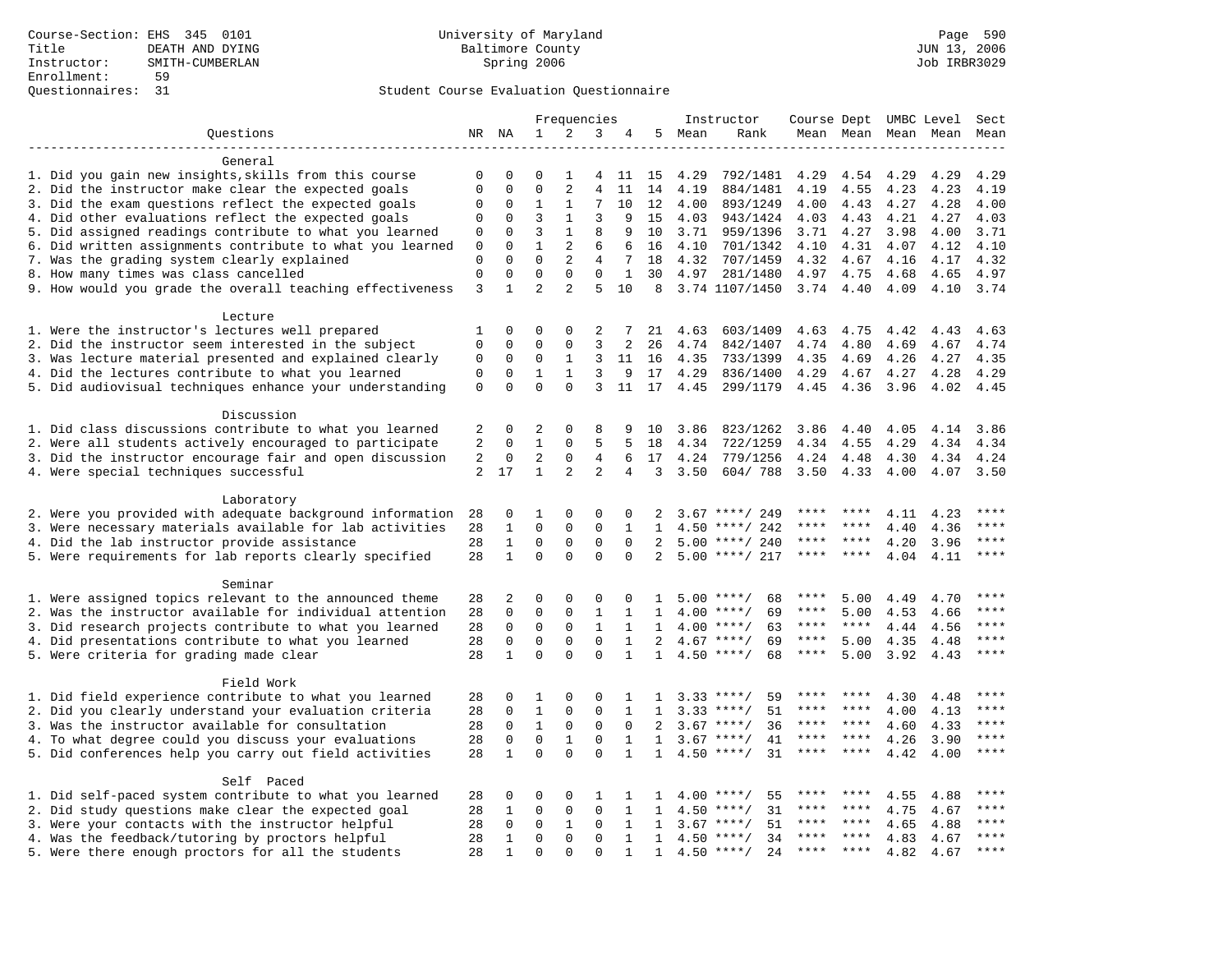| Course-Section: EHS 345 0101 |                 | University of Maryland                  | Page 590     |
|------------------------------|-----------------|-----------------------------------------|--------------|
| Title                        | DEATH AND DYING | Baltimore County                        | JUN 13, 2006 |
| Instructor:                  | SMITH-CUMBERLAN | Spring 2006                             | Job IRBR3029 |
| Enrollment:                  | 59              |                                         |              |
| Ouestionnaires:              | - 31            | Student Course Evaluation Ouestionnaire |              |

# Baltimore County JUN 13, 2006<br>
Spring 2006<br>
Job IRBR3029

| Credits Earned |              | Cum. GPA      |   |   | Expected Grades | Reasons             |    | Type                        |    | Majors                            |     |
|----------------|--------------|---------------|---|---|-----------------|---------------------|----|-----------------------------|----|-----------------------------------|-----|
| $00 - 27$      |              | $0.00 - 0.99$ |   | Α | 13              | Required for Majors |    | Graduate                    | 0  | Major                             |     |
| $28 - 55$      |              | $1.00 - 1.99$ |   | В | 14              |                     |    |                             |    |                                   |     |
| $56 - 83$      | 4            | $2.00 - 2.99$ |   | C |                 | General             |    | Under-grad                  | 31 | Non-major                         | -31 |
| $84 - 150$     | 13           | $3.00 - 3.49$ |   | D | $\Omega$        |                     |    |                             |    |                                   |     |
| Grad.          | $\mathbf{0}$ | $3.50 - 4.00$ | 6 | F | $\Omega$        | Electives           |    |                             |    | #### - Means there are not enough |     |
|                |              |               |   | P |                 |                     |    | responses to be significant |    |                                   |     |
|                |              |               |   |   | $\Omega$        | Other               | 10 |                             |    |                                   |     |
|                |              |               |   |   | $\Omega$        |                     |    |                             |    |                                   |     |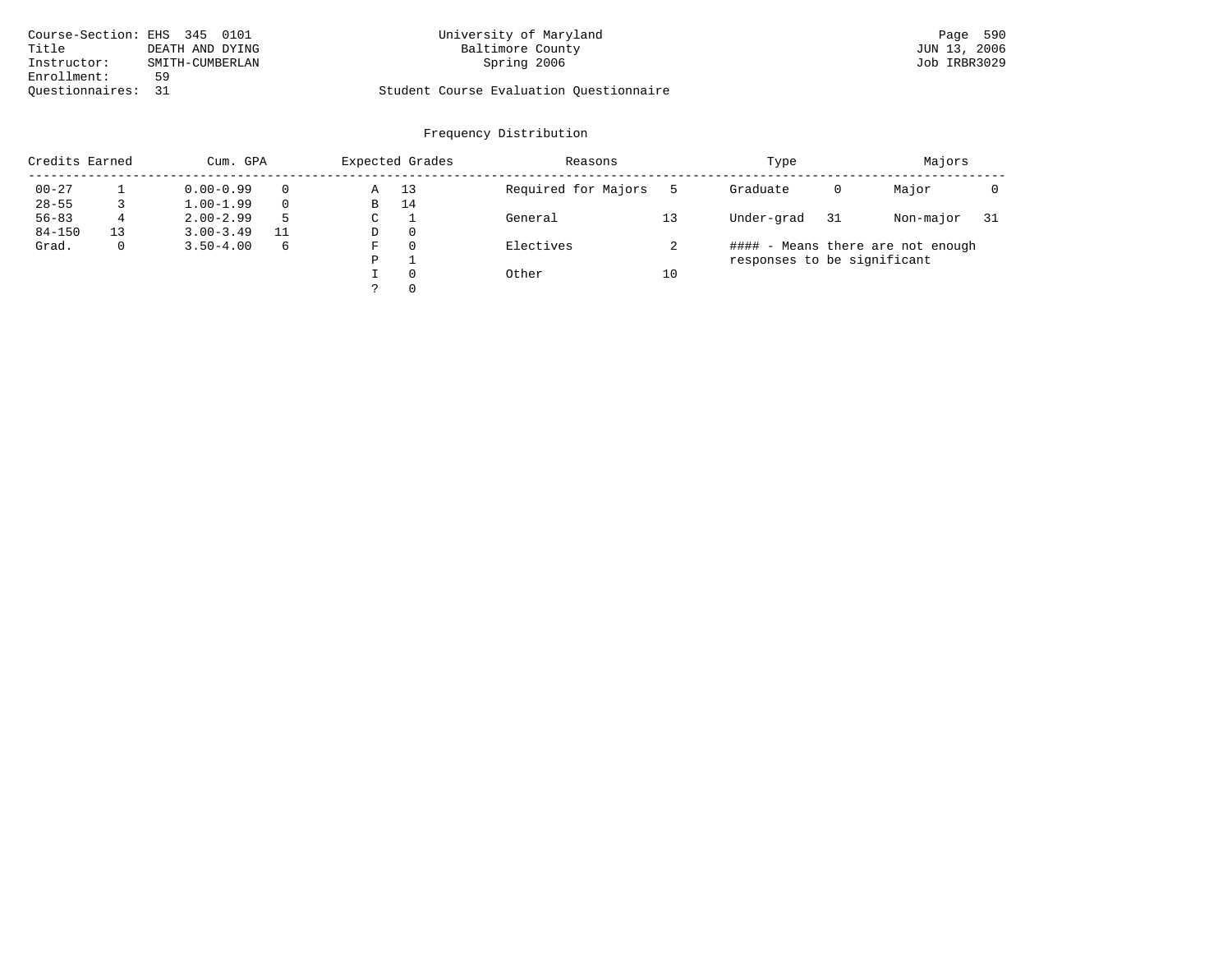# Questionnaires: 16 Student Course Evaluation Questionnaire

|                                                           |                |              |          |          | Frequencies  |   |    |      | Instructor     | Course Dept |      | UMBC Level |      | Sect |
|-----------------------------------------------------------|----------------|--------------|----------|----------|--------------|---|----|------|----------------|-------------|------|------------|------|------|
| Ouestions                                                 | NR.            | ΝA           |          |          | 3            | 4 | 5  | Mean | Rank           | Mean        | Mean | Mean       | Mean | Mean |
| General                                                   |                |              |          |          |              |   |    |      |                |             |      |            |      |      |
| 1. Did you gain new insights, skills from this course     |                | $\Omega$     | O        | $\Omega$ | 0            |   |    | 4.73 | 316/1481       | 4.73        | 4.54 | 4.29       | 4.29 | 4.73 |
| 2. Did the instructor make clear the expected goals       |                | $\Omega$     | $\Omega$ | $\Omega$ | $\Omega$     |   | 12 | 4.86 | 149/1481       | 4.86        | 4.55 | 4.23       | 4.23 | 4.86 |
| 3. Did the exam questions reflect the expected goals      |                | $\Omega$     | 0        | $\Omega$ |              |   | 12 | 4.79 | 219/1249       | 4.79        | 4.43 | 4.27       | 4.28 | 4.79 |
| 4. Did other evaluations reflect the expected goals       |                | $\Omega$     | 0        | $\Omega$ |              |   | 10 | 4.64 | 302/1424       | 4.64        | 4.43 | 4.21       | 4.27 | 4.64 |
| 5. Did assigned readings contribute to what you learned   | $\overline{2}$ |              |          |          |              |   | 10 | 4.64 | 209/1396       | 4.64        | 4.27 | 3.98       | 4.00 | 4.64 |
| 6. Did written assignments contribute to what you learned | 2              | $\Omega$     |          | $\Omega$ |              |   | 10 | 4.64 | 206/1342       | 4.64        | 4.31 | 4.07       | 4.12 | 4.64 |
| 7. Was the grading system clearly explained               | 2              | $\Omega$     |          | $\Omega$ | $\Omega$     |   | 12 | 4.86 | 131/1459       | 4.86        | 4.67 | 4.16       | 4.17 | 4.86 |
| 8. How many times was class cancelled                     | 2              | $\Omega$     | 0        | $\Omega$ | $\Omega$     | 6 | 8  |      | 4.57 1011/1480 | 4.57        | 4.75 | 4.68       | 4.65 | 4.57 |
| 9. How would you grade the overall teaching effectiveness | 4              | <sup>n</sup> |          | U        | U            |   | 8  | 4.67 | 217/1450       | 4.67        | 4.40 | 4.09       | 4.10 | 4.67 |
| Lecture                                                   |                |              |          |          |              |   |    |      |                |             |      |            |      |      |
| 1. Were the instructor's lectures well prepared           |                |              |          |          |              |   | 12 | 4.92 | 150/1409       | 4.92        | 4.75 | 4.42       | 4.43 | 4.92 |
| 2. Did the instructor seem interested in the subject      | 3              | $\Omega$     | $\Omega$ | $\Omega$ |              |   | 11 | 4.77 | 804/1407       | 4.77        | 4.80 | 4.69       | 4.67 | 4.77 |
| 3. Was lecture material presented and explained clearly   | 3              | $\Omega$     |          | $\Omega$ | <sup>0</sup> |   | 12 | 4.92 | 103/1399       | 4.92        | 4.69 | 4.26       | 4.27 | 4.92 |
| 4. Did the lectures contribute to what you learned        |                | $\Omega$     | $\Omega$ | $\Omega$ | <sup>0</sup> |   | 12 | 4.92 | 117/1400       | 4.92        | 4.67 | 4.27       | 4.28 | 4.92 |
| 5. Did audiovisual techniques enhance your understanding  | ζ              |              |          |          |              |   |    | 4.31 | 404/1179       | 4.31        | 4.36 | 3.96       | 4.02 | 4.31 |
| Discussion                                                |                |              |          |          |              |   |    |      |                |             |      |            |      |      |
| 1. Did class discussions contribute to what you learned   |                | $\Omega$     |          | $\Omega$ | $\Omega$     |   |    | 4.78 | 190/1262       | 4.78        | 4.40 | 4.05       | 4.14 | 4.78 |
| 2. Were all students actively encouraged to participate   |                | $\Omega$     | $\Omega$ | $\Omega$ | $\Omega$     |   |    | 4.78 | 336/1259       | 4.78        | 4.55 | 4.29       | 4.34 | 4.78 |
| 3. Did the instructor encourage fair and open discussion  |                | $\Omega$     | U        | $\Omega$ | <sup>0</sup> |   |    | 4.78 | 332/1256       | 4.78        | 4.48 | 4.30       | 4.34 | 4.78 |
| 4. Were special techniques successful                     | 7              |              |          |          |              |   | 6  | 4.75 | 105/ 788       | 4.75        | 4.33 | 4.00       | 4.07 | 4.75 |

| Credits Earned |             | Cum. GPA      |   | Expected Grades |          | Reasons             |          | Type                        |    | Majors                            |    |
|----------------|-------------|---------------|---|-----------------|----------|---------------------|----------|-----------------------------|----|-----------------------------------|----|
| $00 - 27$      | $\Omega$    | $0.00 - 0.99$ |   | Α               | 9        | Required for Majors | $\Omega$ | Graduate                    | 0  | Major                             | 12 |
| $28 - 55$      | ᅩ           | $1.00 - 1.99$ |   | В               | 2        |                     |          |                             |    |                                   |    |
| $56 - 83$      | 2           | $2.00 - 2.99$ | 2 | C               | 2        | General             |          | Under-grad                  | 16 | Non-major                         |    |
| $84 - 150$     | $4^{\circ}$ | $3.00 - 3.49$ | 4 | D               | <b>.</b> |                     |          |                             |    |                                   |    |
| Grad.          | 0           | $3.50 - 4.00$ | 2 | F               |          | Electives           | 0        |                             |    | #### - Means there are not enough |    |
|                |             |               |   | Ρ               | 0        |                     |          | responses to be significant |    |                                   |    |
|                |             |               |   |                 | $\Omega$ | Other               | 13       |                             |    |                                   |    |
|                |             |               |   |                 |          |                     |          |                             |    |                                   |    |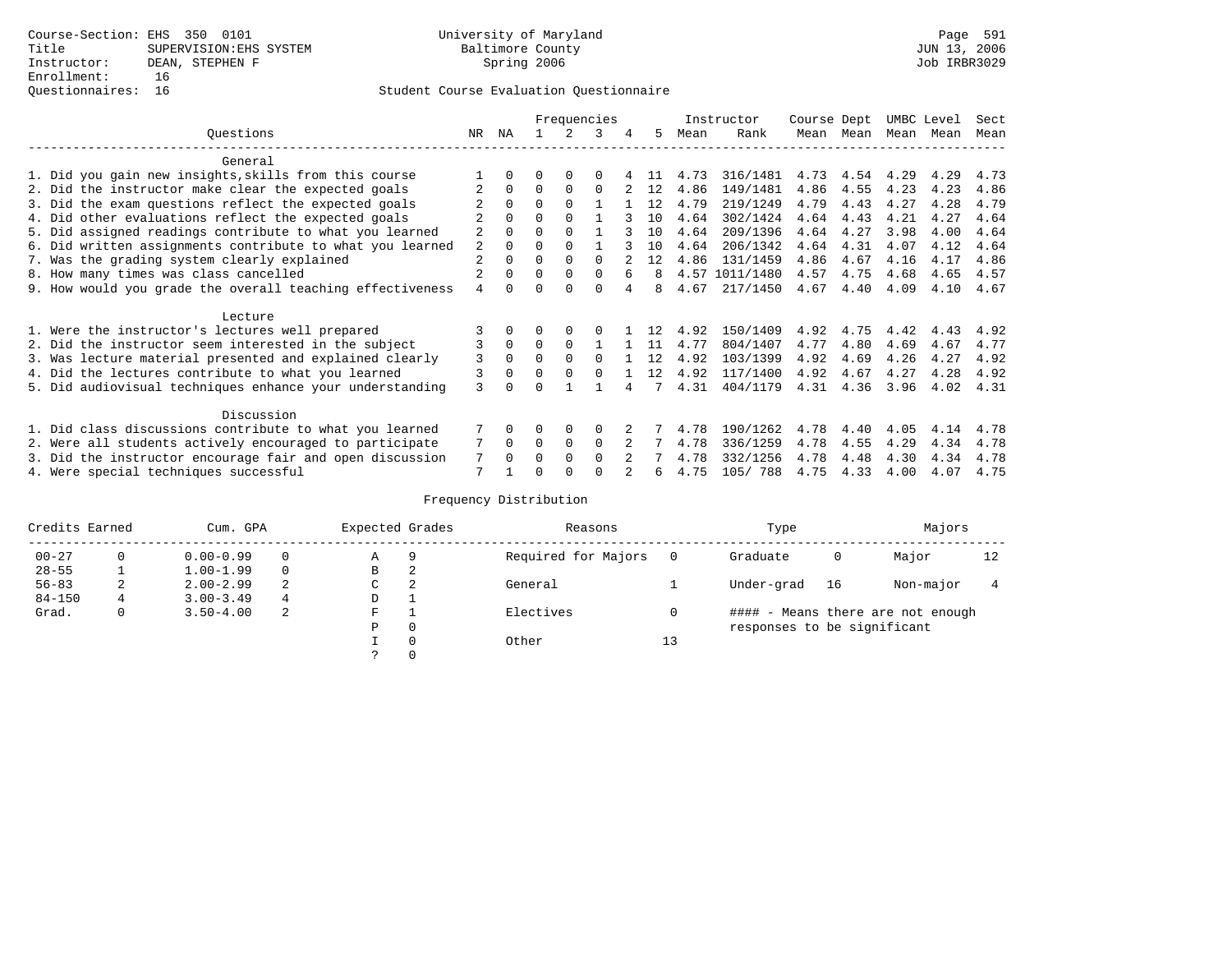|                                                           |                |          |              |              | Frequencies  |   |     |      | Instructor | Course Dept |      | UMBC Level |      | Sect |
|-----------------------------------------------------------|----------------|----------|--------------|--------------|--------------|---|-----|------|------------|-------------|------|------------|------|------|
| Ouestions                                                 | NR.            | ΝA       |              |              | 3            | 4 | 5   | Mean | Rank       | Mean        | Mean | Mean       | Mean | Mean |
| General                                                   |                |          |              |              |              |   |     |      |            |             |      |            |      |      |
| 1. Did you gain new insights, skills from this course     |                | 0        | U            | $\Omega$     |              |   | 13  | 4.65 | 417/1481   | 4.65        | 4.54 | 4.29       | 4.29 | 4.65 |
| 2. Did the instructor make clear the expected goals       |                | $\Omega$ | $\Omega$     | $\Omega$     |              |   | 14  | 4.76 | 219/1481   | 4.76        | 4.55 | 4.23       | 4.23 | 4.76 |
| 3. Did the exam questions reflect the expected goals      |                | $\Omega$ | $\Omega$     | $\Omega$     |              |   | 1.5 | 4.88 | 154/1249   | 4.88        | 4.43 | 4.27       | 4.28 | 4.88 |
| 4. Did other evaluations reflect the expected goals       |                | $\Omega$ | O            | $\Omega$     |              |   | 13  | 4.81 | 173/1424   | 4.81        | 4.43 | 4.21       | 4.27 | 4.81 |
| 5. Did assigned readings contribute to what you learned   | 0              | $\Omega$ | O            |              | <sup>n</sup> |   | 13  | 4.65 | 209/1396   | 4.65        | 4.27 | 3.98       | 4.00 | 4.65 |
| 6. Did written assignments contribute to what you learned | 0              | $\Omega$ | U            | <sup>0</sup> |              |   | 13  | 4.71 | 158/1342   | 4.71        | 4.31 | 4.07       | 4.12 | 4.71 |
| 7. Was the grading system clearly explained               | 0              |          | U            | $\Omega$     |              |   | 15  | 4.88 | 113/1459   | 4.88        | 4.67 | 4.16       | 4.17 | 4.88 |
| 8. How many times was class cancelled                     | 0              | $\Omega$ | <sup>0</sup> | $\Omega$     | $\Omega$     |   | 11  | 4.65 | 966/1480   | 4.65        | 4.75 | 4.68       | 4.65 | 4.65 |
| 9. How would you grade the overall teaching effectiveness | $\overline{a}$ |          |              | <sup>n</sup> | U            |   | 11  | 4.73 | 174/1450   | 4.73        | 4.40 | 4.09       | 4.10 | 4.73 |
| Lecture                                                   |                |          |              |              |              |   |     |      |            |             |      |            |      |      |
| 1. Were the instructor's lectures well prepared           |                |          |              |              |              |   | 1 O | 4.77 | 400/1409   | 4.77        | 4.75 | 4.42       | 4.43 | 4.77 |
| 2. Did the instructor seem interested in the subject      | 4              | $\Omega$ | 0            | $\Omega$     |              |   | 10  | 4.69 | 930/1407   | 4.69        | 4.80 | 4.69       | 4.67 | 4.69 |
| 3. Was lecture material presented and explained clearly   | 4              | $\Omega$ | U            | $\Omega$     | $\Omega$     |   | 11  | 4.85 | 178/1399   | 4.85        | 4.69 | 4.26       | 4.27 | 4.85 |
| 4. Did the lectures contribute to what you learned        | 4              | $\Omega$ | U            | $\Omega$     |              |   | 11  | 4.85 | 208/1400   | 4.85        | 4.67 | 4.27       | 4.28 | 4.85 |
| 5. Did audiovisual techniques enhance your understanding  | 4              |          |              | <sup>n</sup> |              |   |     | 4.15 | 518/1179   | 4.15        | 4.36 | 3.96       | 4.02 | 4.15 |
| Discussion                                                |                |          |              |              |              |   |     |      |            |             |      |            |      |      |
| 1. Did class discussions contribute to what you learned   | 8              | 0        | U            | <sup>0</sup> |              |   |     | 4.78 | 190/1262   | 4.78        | 4.40 | 4.05       | 4.14 | 4.78 |
| 2. Were all students actively encouraged to participate   | 8              | $\Omega$ | 0            | $\Omega$     |              |   | 8   | 4.78 | 336/1259   | 4.78        | 4.55 | 4.29       | 4.34 | 4.78 |
| 3. Did the instructor encourage fair and open discussion  | 8              |          |              | $\Omega$     | $\Omega$     |   |     | 4.78 | 332/1256   | 4.78        | 4.48 | 4.30       | 4.34 | 4.78 |
| 4. Were special techniques successful                     | 9              |          |              |              |              |   |     | 5.00 | 1/788      | 5.00        | 4.33 | 4.00       | 4.07 | 5.00 |

| Credits Earned |          | Cum. GPA      |          | Expected Grades |          | Reasons             |          | Type                        |    | Majors                            |    |
|----------------|----------|---------------|----------|-----------------|----------|---------------------|----------|-----------------------------|----|-----------------------------------|----|
| $00 - 27$      | $\Omega$ | $0.00 - 0.99$ |          | А               | 8        | Required for Majors | $\Omega$ | Graduate                    | 0  | Major                             | 16 |
| $28 - 55$      | 0        | $1.00 - 1.99$ |          | В               | 8        |                     |          |                             |    |                                   |    |
| $56 - 83$      | 2        | $2.00 - 2.99$ |          | $\sim$<br>◡     |          | General             |          | Under-grad                  | 17 | Non-major                         |    |
| $84 - 150$     |          | $3.00 - 3.49$ | $\sigma$ | D               | 0        |                     |          |                             |    |                                   |    |
| Grad.          | 0        | $3.50 - 4.00$ |          | F               | 0        | Electives           | 0        |                             |    | #### - Means there are not enough |    |
|                |          |               |          | Ρ               | 0        |                     |          | responses to be significant |    |                                   |    |
|                |          |               |          |                 | $\Omega$ | Other               | 17       |                             |    |                                   |    |
|                |          |               |          |                 |          |                     |          |                             |    |                                   |    |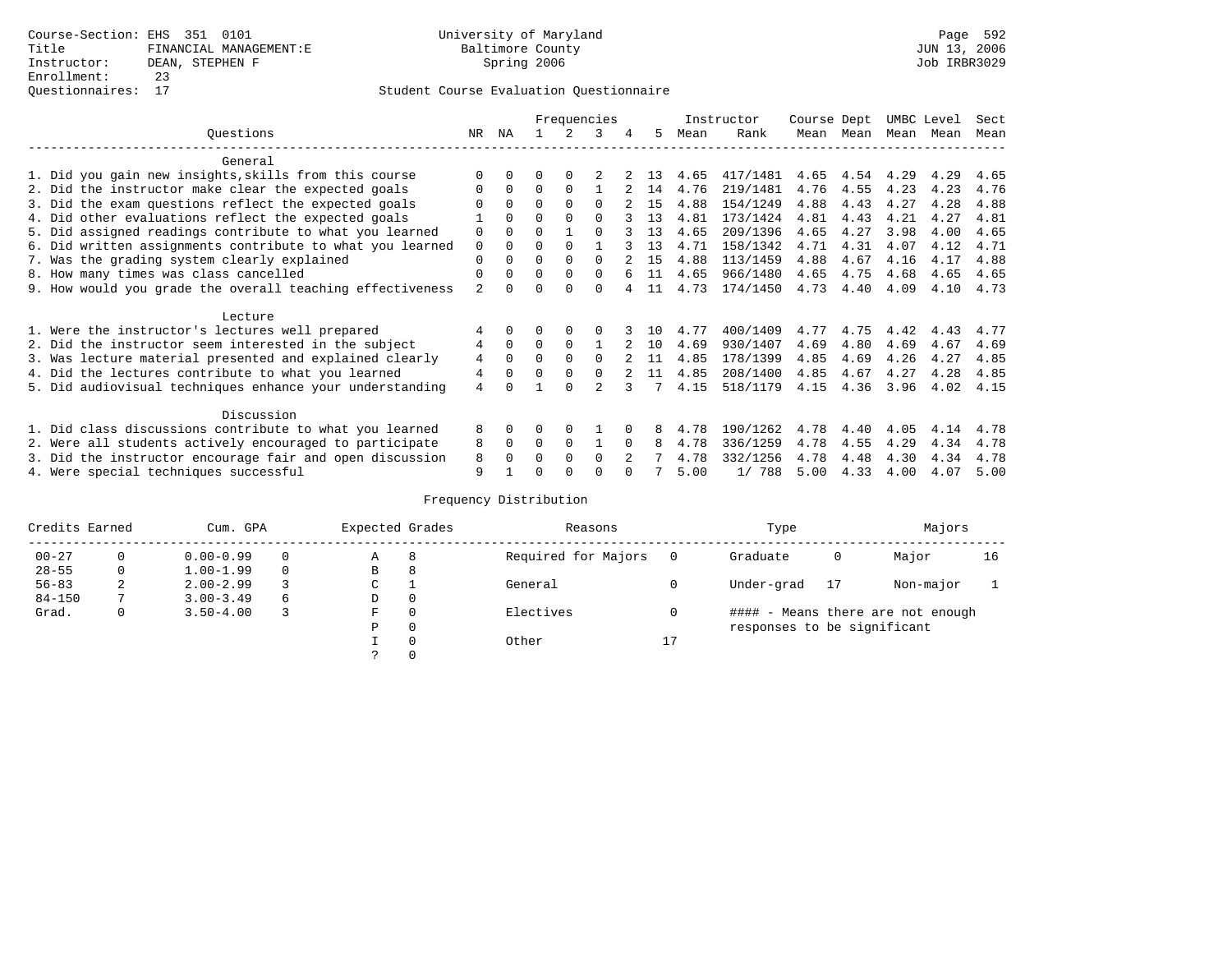|                                                           |          |          |              |              |              |              |    | Instructor |           | Course Dept |      |      | UMBC Level | Sect |
|-----------------------------------------------------------|----------|----------|--------------|--------------|--------------|--------------|----|------------|-----------|-------------|------|------|------------|------|
| Ouestions                                                 | NR       | ΝA       |              |              |              |              | 5. | Mean       | Rank      | Mean        | Mean | Mean | Mean       | Mean |
| General                                                   |          |          |              |              |              |              |    |            |           |             |      |      |            |      |
| 1. Did you gain new insights, skills from this course     |          |          |              |              |              |              |    | 5.00       | 1/1481    | 5.00        | 4.54 | 4.29 | 4.45       | 5.00 |
| 2. Did the instructor make clear the expected goals       |          | $\Omega$ |              | $\Omega$     | $\Omega$     |              |    | 5.00       | 1/1481    | 5.00        | 4.55 | 4.23 | 4.32       | 5.00 |
| 4. Did other evaluations reflect the expected goals       |          | $\Omega$ |              |              | $\Omega$     | <sup>0</sup> |    | 5.00       | 1/1424    | 5.00        | 4.43 | 4.21 | 4.35       | 5.00 |
| 5. Did assigned readings contribute to what you learned   |          | $\Omega$ |              | $\Omega$     | $\Omega$     |              |    | 5.00       | 1/1396    | 5.00        | 4.27 | 3.98 | 4.09       | 5.00 |
| 6. Did written assignments contribute to what you learned | $\Omega$ | $\Omega$ |              | $\Omega$     | $\Omega$     | $\cap$       |    | 5.00       | 1/1342    | 5.00        | 4.31 | 4.07 | 4.21       | 5.00 |
| 7. Was the grading system clearly explained               | $\Omega$ | $\Omega$ | $\cap$       | $\Omega$     | $\Omega$     | $\Omega$     |    | 5.00       | 1/1459    | 5.00        | 4.67 | 4.16 | 4.25       | 5.00 |
| 8. How many times was class cancelled                     |          | $\Omega$ | $\Omega$     | $\Omega$     | $\Omega$     | $\Omega$     |    | 5.00       | 1/1480    | 5.00        | 4.75 | 4.68 | 4.74       | 5.00 |
| 9. How would you grade the overall teaching effectiveness |          | $\cap$   | <sup>n</sup> | $\cap$       | $\cap$       |              |    | 5.00       | 1/1450    | 5.00        | 4.40 | 4.09 | 4.28       | 5.00 |
| Discussion                                                |          |          |              |              |              |              |    |            |           |             |      |      |            |      |
| 1. Did class discussions contribute to what you learned   |          |          |              |              | <sup>0</sup> |              |    | 5.00       | 1/1262    | 5.00        | 4.40 | 4.05 | 4.33       | 5.00 |
| 2. Were all students actively encouraged to participate   |          | $\Omega$ |              | $\Omega$     | $\Omega$     |              |    | 5.00       | 1/1259    | 5.00        | 4.55 | 4.29 | 4.57       | 5.00 |
| 3. Did the instructor encourage fair and open discussion  | $\Omega$ | $\Omega$ |              |              | $\Omega$     |              |    | 5.00       | 1/1256    | 5.00        | 4.48 | 4.30 | 4.60       | 5.00 |
| 4. Were special techniques successful                     | $\Omega$ | $\Omega$ | O.           | <sup>0</sup> | 0            |              |    | 5.00       | 788<br>1/ | 5.00        | 4.33 | 4.00 | 4.26       | 5.00 |

| Credits Earned |   | Cum. GPA      |          | Expected Grades |          | Reasons             |     | Type                        |   | Majors                            |  |
|----------------|---|---------------|----------|-----------------|----------|---------------------|-----|-----------------------------|---|-----------------------------------|--|
| $00 - 27$      |   | $0.00 - 0.99$ | $\Omega$ | Α               | $\Omega$ | Required for Majors | - 0 | Graduate                    | 0 | Major                             |  |
| $28 - 55$      | 0 | $1.00 - 1.99$ | $\Omega$ | В               | 0        |                     |     |                             |   |                                   |  |
| $56 - 83$      | 0 | $2.00 - 2.99$ | $\Omega$ | C               | 0        | General             |     | Under-grad                  |   | Non-major                         |  |
| $84 - 150$     | 0 | $3.00 - 3.49$ | $\Omega$ | D               | 0        |                     |     |                             |   |                                   |  |
| Grad.          | 0 | $3.50 - 4.00$ | $\Omega$ | F.              | $\Omega$ | Electives           |     |                             |   | #### - Means there are not enough |  |
|                |   |               |          | Ρ               | $\Omega$ |                     |     | responses to be significant |   |                                   |  |
|                |   |               |          |                 |          | Other               |     |                             |   |                                   |  |
|                |   |               |          |                 |          |                     |     |                             |   |                                   |  |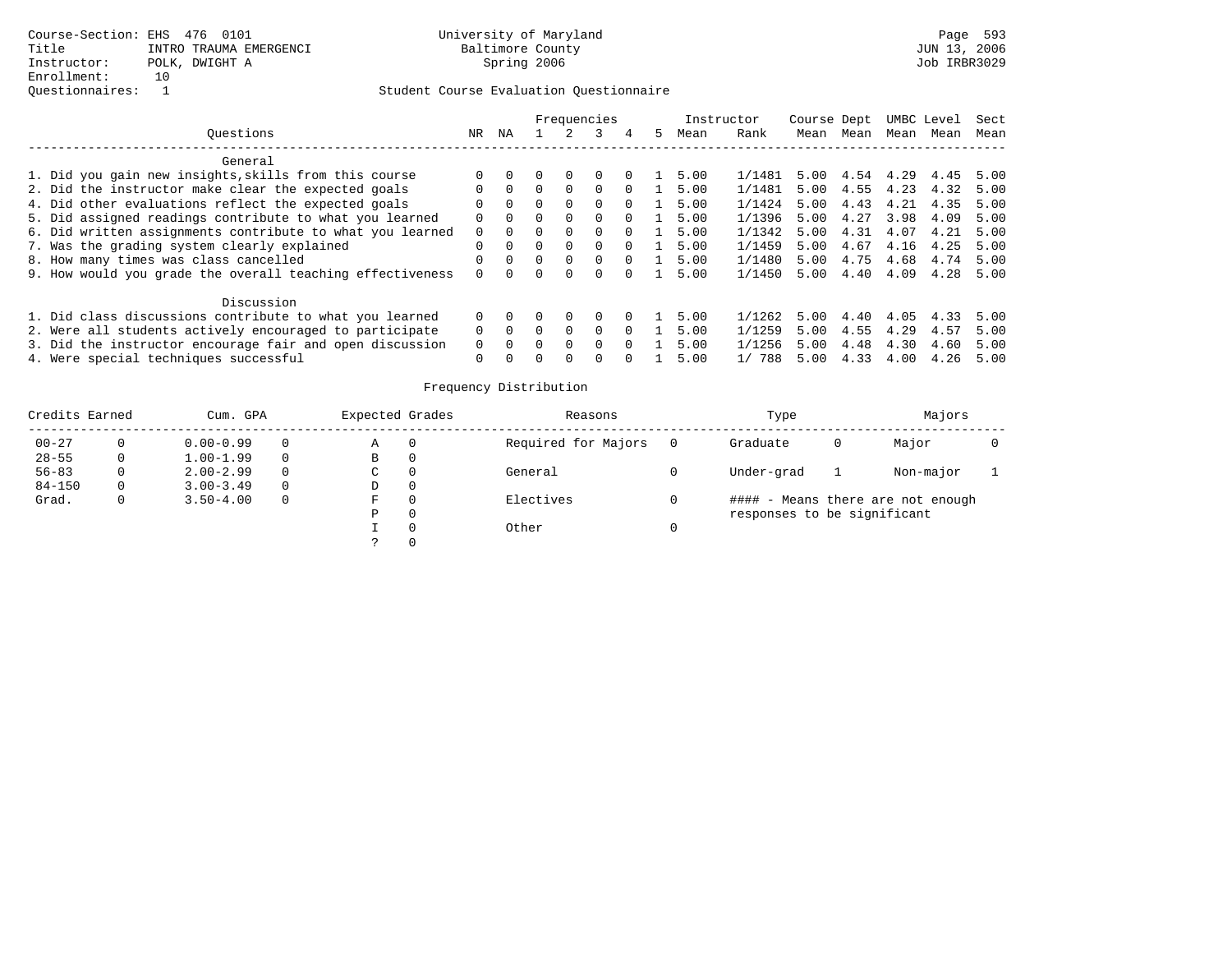# Questionnaires: 10 Student Course Evaluation Questionnaire

|                                                           |             |              |             |                | Frequencies    |              |                |      | Instructor         | Course Dept |      |                     | UMBC Level | Sect        |
|-----------------------------------------------------------|-------------|--------------|-------------|----------------|----------------|--------------|----------------|------|--------------------|-------------|------|---------------------|------------|-------------|
| Ouestions                                                 |             | NR NA        | 1           |                | 3              |              | 5              | Mean | Rank               |             |      | Mean Mean Mean Mean |            | Mean        |
|                                                           |             |              |             |                |                |              |                |      |                    |             |      |                     |            |             |
| General                                                   |             |              |             |                |                |              |                |      |                    |             |      |                     |            |             |
| 1. Did you gain new insights, skills from this course     | $\Omega$    | <sup>0</sup> | 0           | ∩              |                |              |                | 4.60 | 461/1481           | 4.60        | 4.54 | 4.29                | 4.45       | 4.60        |
| 2. Did the instructor make clear the expected goals       | $\Omega$    | $\Omega$     | $\Omega$    | $\Omega$       | $\mathbf{1}$   | 4            | 5              | 4.40 | 661/1481           | 4.40        | 4.55 | 4.23                | 4.32       | 4.40        |
| 3. Did the exam questions reflect the expected goals      | $\Omega$    | 0            | $\Omega$    |                | $\overline{2}$ | 4            | 3              | 3.90 | 980/1249           | 3.90        | 4.43 | 4.27                | 4.44       | 3.90        |
| 4. Did other evaluations reflect the expected goals       | $\Omega$    | $\Omega$     | $\Omega$    | $\Omega$       | $\overline{2}$ | 5            | ζ              | 4.10 | 908/1424           | 4.10        | 4.43 | 4.21                | 4.35       | 4.10        |
| 5. Did assigned readings contribute to what you learned   | 0           | $\Omega$     | $\Omega$    | 1              | $\Omega$       | 5            | 4              | 4.20 | 554/1396           | 4.20        | 4.27 | 3.98                | 4.09       | 4.20        |
| 6. Did written assignments contribute to what you learned | $\mathbf 0$ | $\Omega$     | $\Omega$    | 1              | 3              |              | 3              | 3.80 | 956/1342           | 3.80        | 4.31 | 4.07                | 4.21       | 3.80        |
| 7. Was the grading system clearly explained               | $\Omega$    | $\Omega$     | $\Omega$    | $\Omega$       | $\Omega$       | 4            | 6              | 4.60 | 344/1459           | 4.60        | 4.67 | 4.16                | 4.25       | 4.60        |
| 8. How many times was class cancelled                     | $\Omega$    | $\Omega$     | $\Omega$    | $\Omega$       | $\Omega$       | 2            | 8              | 4.80 | 839/1480           | 4.80        | 4.75 | 4.68                | 4.74       | 4.80        |
| 9. How would you grade the overall teaching effectiveness | $\mathbf 0$ | $\Omega$     | $\Omega$    | $\Omega$       | 1              | 4            | 5              | 4.40 | 473/1450           | 4.40        | 4.40 | 4.09                | 4.28       | 4.40        |
|                                                           |             |              |             |                |                |              |                |      |                    |             |      |                     |            |             |
| Lecture                                                   |             |              |             |                |                |              |                |      |                    |             |      |                     |            |             |
| 1. Were the instructor's lectures well prepared           | $\Omega$    | 0            | U           | $\Omega$       | $\Omega$       |              | 6              | 4.60 | 648/1409           | 4.60        | 4.75 | 4.42                | 4.51       | 4.60        |
| 2. Did the instructor seem interested in the subject      | $\Omega$    | $\Omega$     | $\Omega$    | $\Omega$       | $\Omega$       | 2            | 8              | 4.80 | 728/1407           | 4.80        | 4.80 | 4.69                | 4.79       | 4.80        |
| 3. Was lecture material presented and explained clearly   | 0           | $\Omega$     | $\Omega$    | $\Omega$       | $\overline{2}$ | 3            | 5              | 4.30 | 783/1399           | 4.30        | 4.69 | 4.26                | 4.36       | 4.30        |
| 4. Did the lectures contribute to what you learned        | $\Omega$    | $\Omega$     | $\Omega$    | $\Omega$       | $\mathbf{1}$   | $\mathbf{1}$ | 8              | 4.70 | 385/1400           | 4.70        | 4.67 | 4.27                | 4.38       | 4.70        |
| 5. Did audiovisual techniques enhance your understanding  | $\mathbf 0$ | $\Omega$     | $\Omega$    | $\Omega$       | $\mathbf{1}$   | 3            | 6              | 4.50 | 259/1179           | 4.50        | 4.36 | 3.96                | 4.07       | 4.50        |
|                                                           |             |              |             |                |                |              |                |      |                    |             |      |                     |            |             |
| Discussion                                                |             |              |             |                |                |              |                |      |                    |             |      |                     |            |             |
| 1. Did class discussions contribute to what you learned   | 5           | 0            | 0           | $\Omega$       |                |              | 3              | 4.40 | 437/1262           | 4.40        | 4.40 | 4.05                | 4.33       | 4.40        |
| 2. Were all students actively encouraged to participate   | 5           | $\Omega$     | 0           | 0              | $\mathbf 0$    | 2            | 3              | 4.60 | 509/1259           | 4.60        | 4.55 | 4.29                | 4.57       | 4.60        |
| 3. Did the instructor encourage fair and open discussion  | 5           | 0            | 0           | $\mathbf 0$    | $\mathbf 0$    | 3            | 2              | 4.40 | 680/1256           | 4.40        | 4.48 | 4.30                | 4.60       | 4.40        |
| 4. Were special techniques successful                     | 5           | $\Omega$     | $\Omega$    | $\overline{a}$ | $\mathbf{1}$   | $\Omega$     | $\overline{2}$ | 3.40 | 650/788            | 3.40        | 4.33 | 4.00                | 4.26       | 3.40        |
|                                                           |             |              |             |                |                |              |                |      |                    |             |      |                     |            |             |
| Laboratory                                                |             |              |             |                |                |              |                |      |                    |             |      |                     |            |             |
| 1. Did the lab increase understanding of the material     | 8           |              | 0           | 0              | $\Omega$       |              | 0              |      | $4.00$ ****/ 246   | ****        | **** | 4.20                | 4.45       | ****        |
| 2. Were you provided with adequate background information | 9           | $\Omega$     | $\mathbf 0$ | $\mathbf 0$    | 0              |              | 0              |      | $4.00$ ****/ 249   | ****        | **** | 4.11                | 3.87       | $***$       |
| 3. Were necessary materials available for lab activities  | 9           | 0            | $\mathbf 0$ | $\mathsf 0$    | $\mathsf 0$    |              | 0              |      | $4.00$ ****/ 242   | ****        | **** | 4.40                | 4.45       | $***$ * * * |
| 4. Did the lab instructor provide assistance              | 9           | $\Omega$     | $\Omega$    | $\Omega$       | $\Omega$       |              | $\Omega$       |      | $4.00$ ****/ 240   | ****        | **** | 4.20                | 4.43       | ****        |
|                                                           |             |              |             |                |                |              |                |      |                    |             |      |                     |            |             |
| Field Work                                                |             |              |             |                |                |              |                |      |                    |             |      |                     |            |             |
| 1. Did field experience contribute to what you learned    | 9           | O            | 0           | $\Omega$       | $\Omega$       |              |                | 400  | ****/<br>59        | ****        | **** | 4.30                | 4.93       | ****        |
| 2. Did you clearly understand your evaluation criteria    | 9           | 0            | $\mathbf 0$ | $\Omega$       | $\Omega$       |              | 0              |      | 51<br>$4.00$ ****/ | ****        | **** | 4.00                | 4.56       | ****        |
| 3. Was the instructor available for consultation          | 9           | 0            | $\Omega$    | $\Omega$       | $\Omega$       | $\mathbf{1}$ | $\Omega$       |      | $4.00$ ****/<br>36 | ****        | **** | 4.60                | 4.91       | ****        |
| 4. To what degree could you discuss your evaluations      | 9           |              | $\Omega$    | $\cap$         | $\cap$         |              | $\Omega$       |      | $4.00***$<br>41    | ****        | **** | 4.26                | 4.72       | $***$ * * * |

| Credits Earned |   | Cum. GPA      |   | Expected Grades |          | Reasons             |  | Type                        |    | Majors                            |  |
|----------------|---|---------------|---|-----------------|----------|---------------------|--|-----------------------------|----|-----------------------------------|--|
| $00 - 27$      |   | $0.00 - 0.99$ | 0 | Α               | - 2      | Required for Majors |  | Graduate                    | 0  | Major                             |  |
| $28 - 55$      |   | $1.00 - 1.99$ | 0 | B               | b        |                     |  |                             |    |                                   |  |
| $56 - 83$      |   | $2.00 - 2.99$ |   | C.              |          | General             |  | Under-grad                  | 10 | Non-major                         |  |
| $84 - 150$     | 5 | $3.00 - 3.49$ | 6 | D               | 0        |                     |  |                             |    |                                   |  |
| Grad.          |   | $3.50 - 4.00$ | 2 | F               |          | Electives           |  |                             |    | #### - Means there are not enough |  |
|                |   |               |   | Ρ               | $\Omega$ |                     |  | responses to be significant |    |                                   |  |
|                |   |               |   |                 | Other    | Q                   |  |                             |    |                                   |  |
|                |   |               |   |                 |          |                     |  |                             |    |                                   |  |